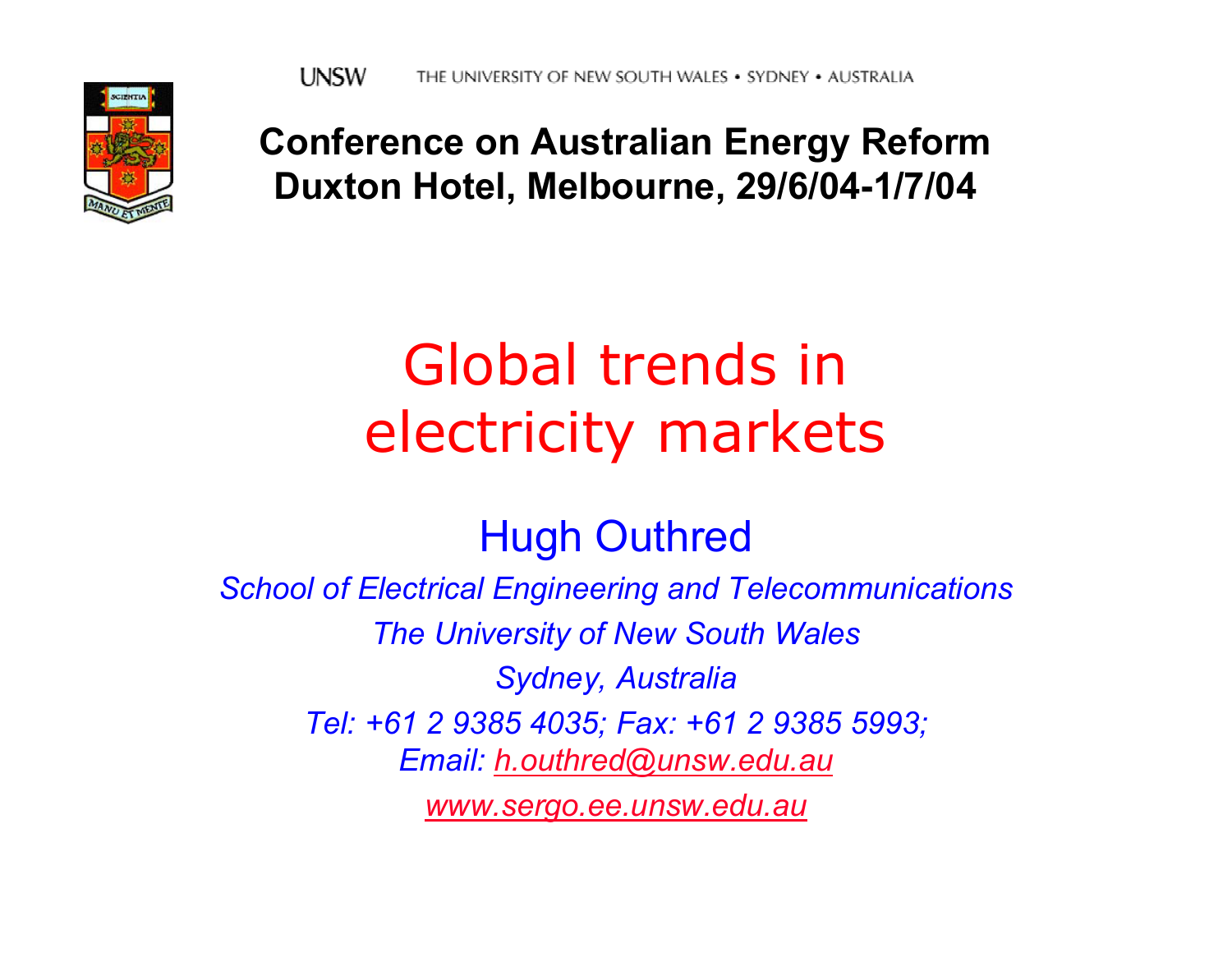## **Outline**

- $\bullet$ Basic principle of electricity market design
- Market design types net or gross pool
- UK: experience with NETA
- USA: California & East Coast blackout
- $\bullet$ • Implications of gas-based electricity gen'n
- $\bullet$  Future challenges for Australian electricity & gas markets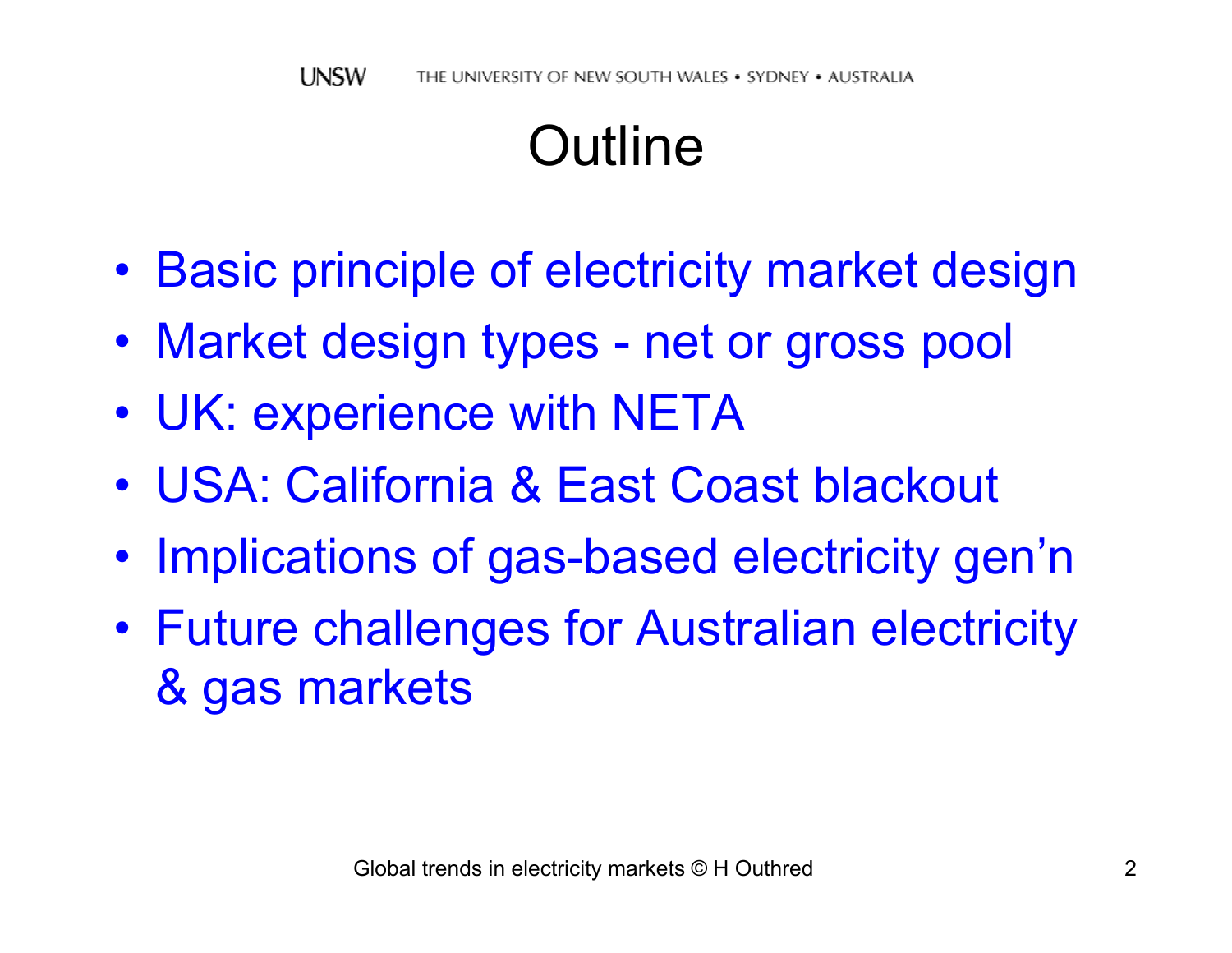### Features of the electricity industry

- $\bullet$  Consists of a *supply side* & a *demand side,*  both with characteristics of *infrastructure:*
	- $\mathcal{L}_{\mathcal{A}}$  , and the set of the set of the set of the set of the set of the set of the set of the set of the set of the set of the set of the set of the set of the set of the set of the set of the set of the set of th Electricity supply industry (traditional monopoly)
		- Provides (imperfect) availability & quality of supply
	- $\mathcal{L}_{\mathcal{A}}$  End-use equipment & user premises (private)
		- Operates according to end-user requirements
- Provides continuous *energy conversion*:
	- From primary to end-use energy forms
	- $\mathcal{L}_{\mathcal{A}}$  , and the set of the set of the set of the set of the set of the set of the set of the set of the set of the set of the set of the set of the set of the set of the set of the set of the set of the set of th To deliver *essential (end-use) energy services*
		- Valued more by their absence than their presence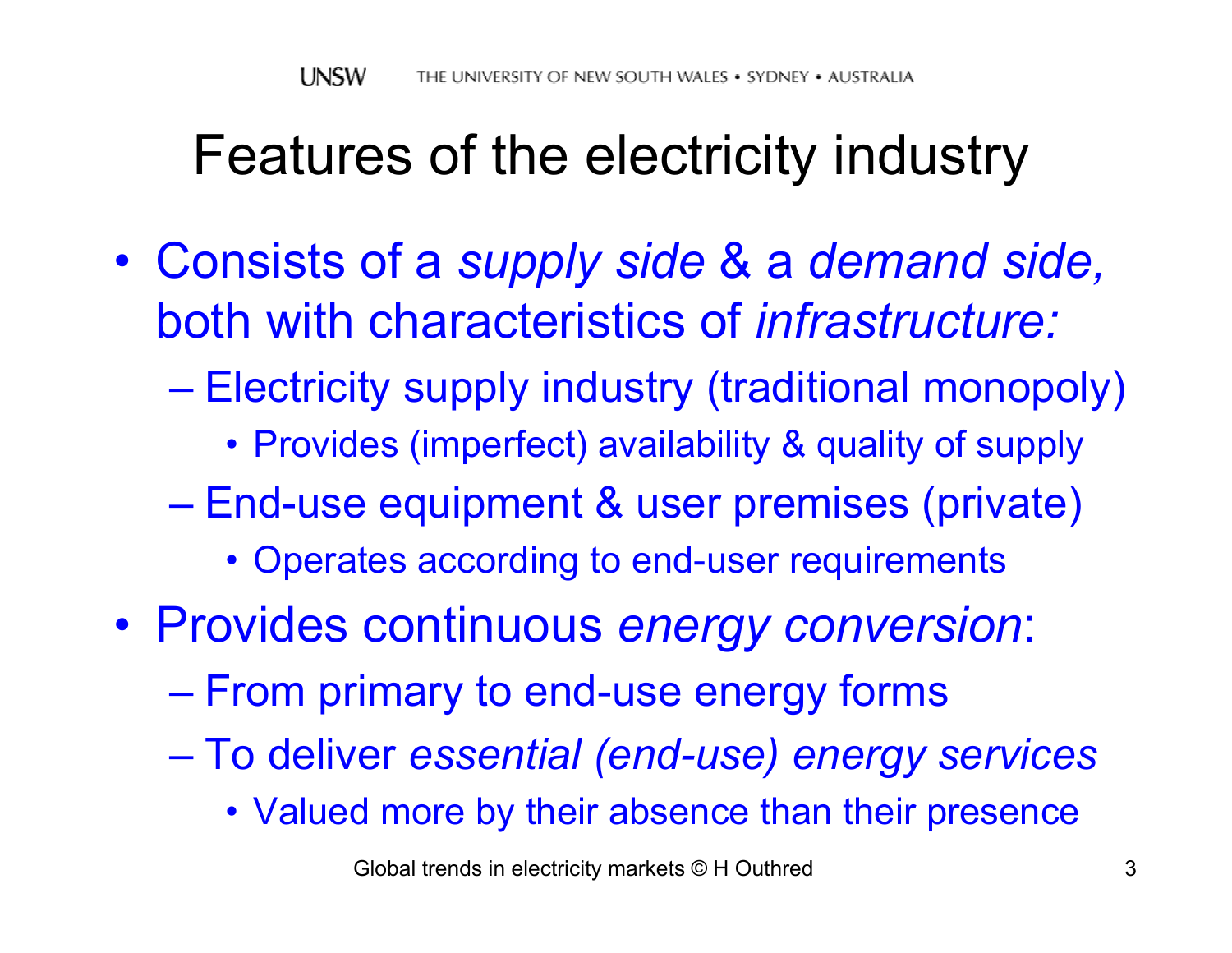## Challenges of electricity industry operation & planning

- $\bullet$  Continuous energy flow is infused with risk:  $\mathcal{L}_{\mathcal{A}}$  , and the set of the set of the set of the set of the set of the set of the set of the set of the set of the set of the set of the set of the set of the set of the set of the set of the set of the set of th Can't cost-effectively store electrical energy
- Temporal risks to energy service delivery: Very short term to very long term
- Location risks to energy service delivery:  $\mathcal{L}_{\mathcal{A}}$  , and the set of the set of the set of the set of the set of the set of the set of the set of the set of the set of the set of the set of the set of the set of the set of the set of the set of the set of th Network constraints can restrict energy flow
- Techniques to manage risk:
	- $\mathcal{L}_{\mathcal{A}}$  , and the set of the set of the set of the set of the set of the set of the set of the set of the set of the set of the set of the set of the set of the set of the set of the set of the set of the set of th Physical aggregation of uncertainties by network
	- –– Industry decision making
		- Collective & individual, supply industry & end-users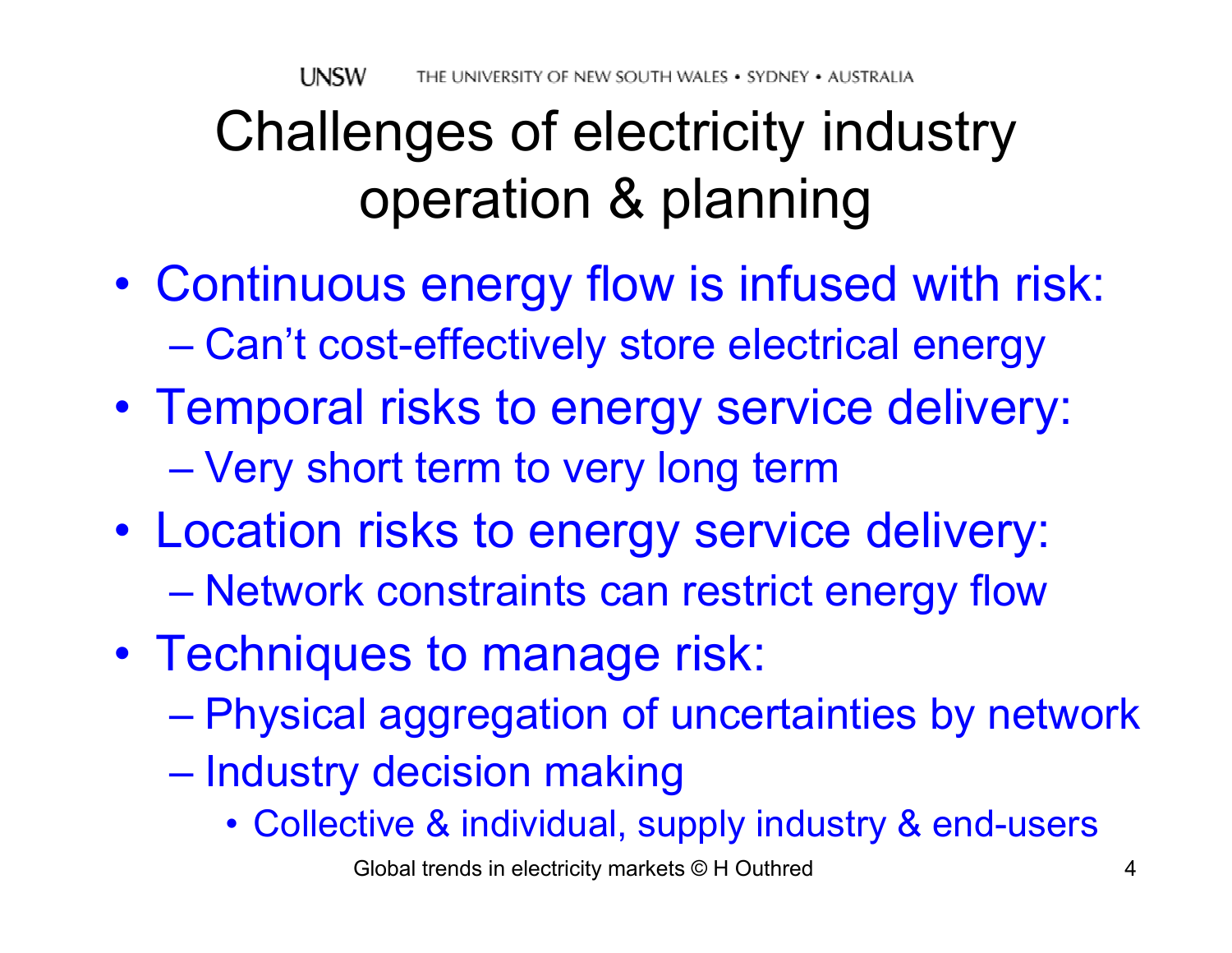## Objectives & challenges of electricity industry restructuring

- Desirable objectives to enhance:
	- $\mathcal{L}_{\mathcal{A}}$  Economic efficiency, social accountability & environmental sustainability
		- By decentralised (competitive) decision making
- Accountability challenges:
	- –Shared, essential nature of network services
	- $\mathcal{L}_{\mathcal{A}}$  , and the set of the set of the set of the set of the set of the set of the set of the set of the set of the set of the set of the set of the set of the set of the set of the set of the set of the set of th Collective (supply & demand) responsibility for availability & quality of supply
	- $\mathcal{L}_{\mathcal{A}}$  , and the set of the set of the set of the set of the set of the set of the set of the set of the set of the set of the set of the set of the set of the set of the set of the set of the set of the set of th *Expose decision maker to associated risk*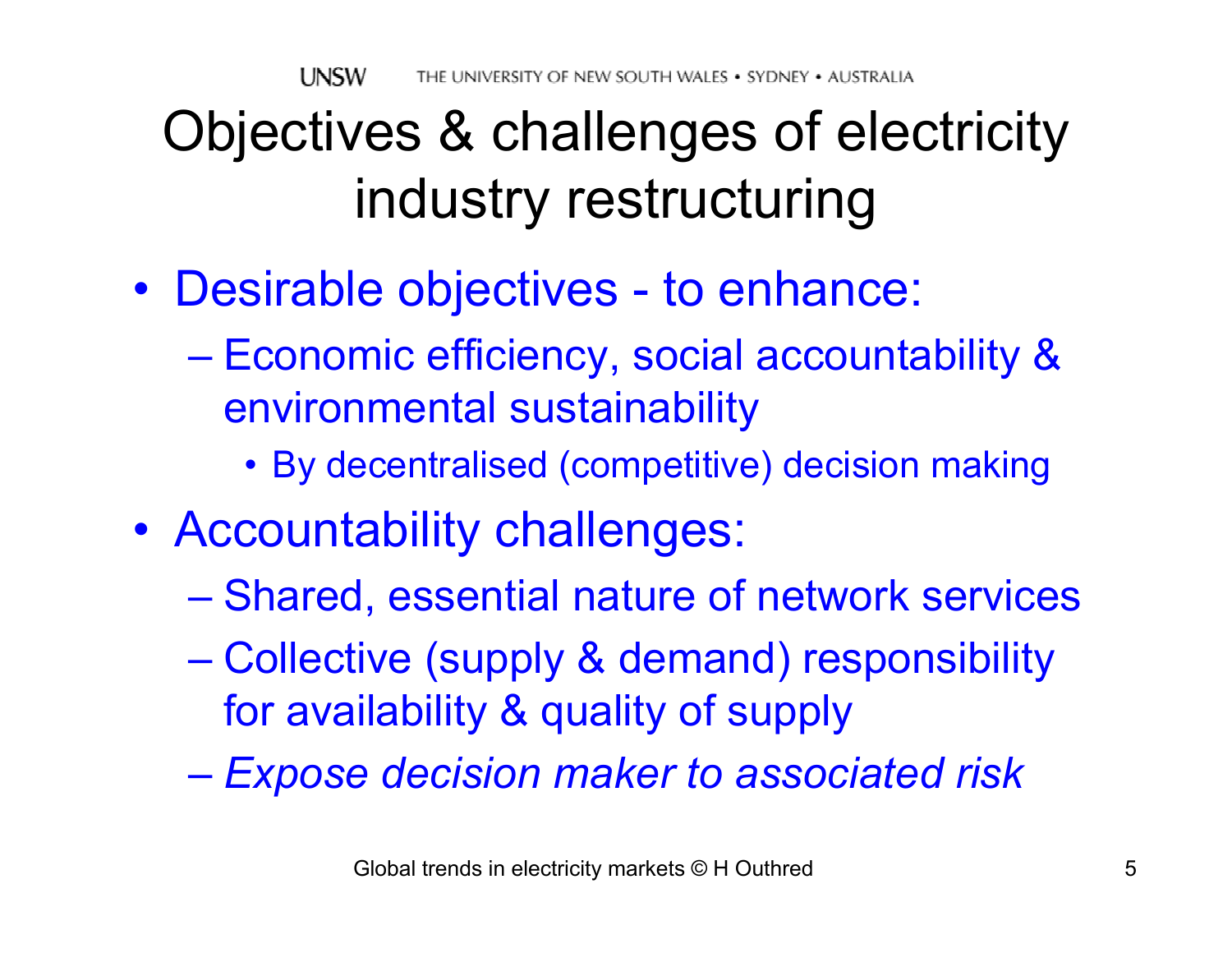# Five perspectives on accountability of an agency (Hodge et al, 2004, p 200)

| Parliamentary control               | Accountable to a Minister                          |
|-------------------------------------|----------------------------------------------------|
| Managerialism                       | External control strategic rather<br>than detailed |
| Judicial & quasi-judicial<br>review | Formal, reviewable decision-<br>making             |
| Constituency relationships          | Public hearings; advisory<br>bodies; ombudsmen     |
| Market processes                    | Requires meaningful consumer<br>choice             |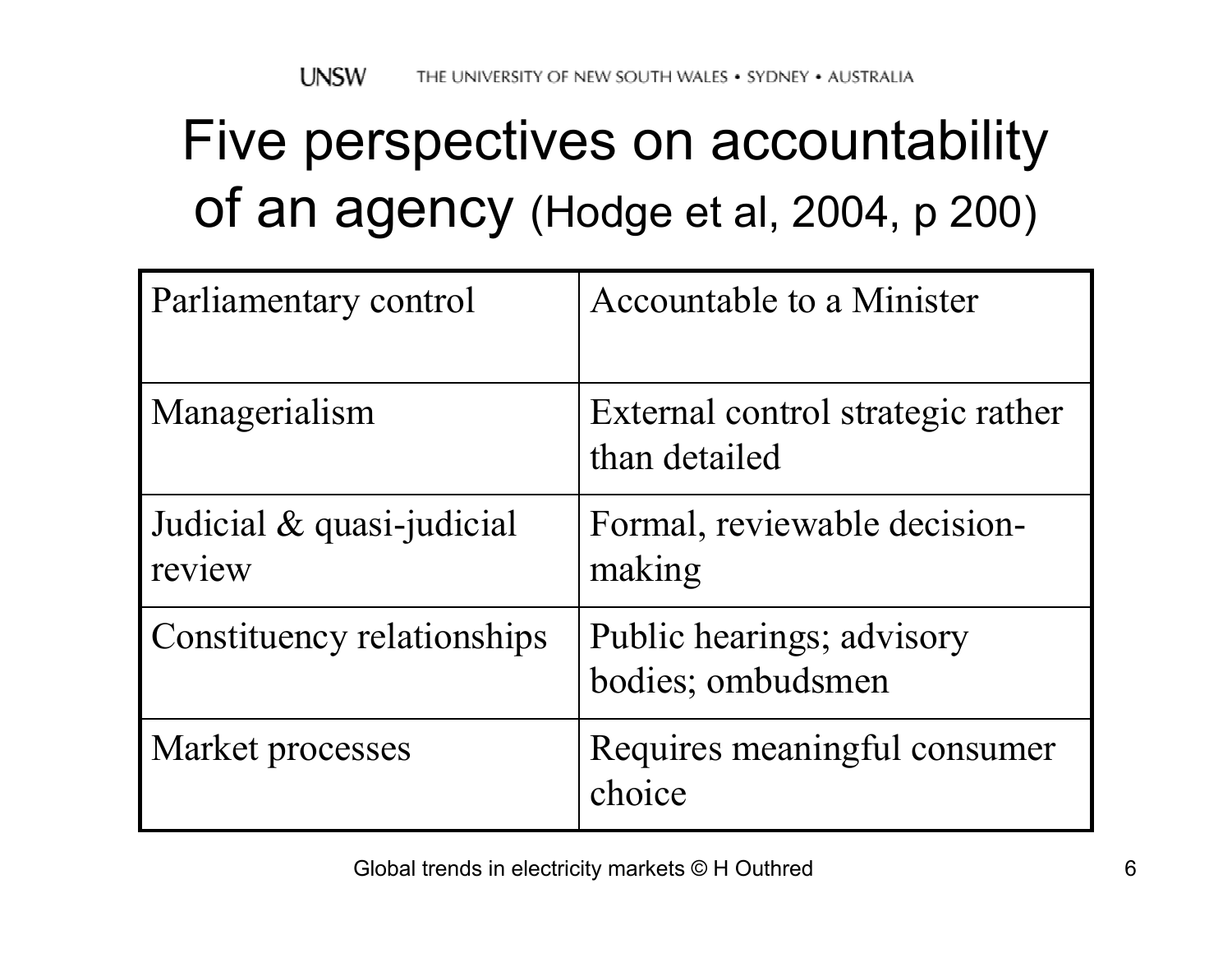UNSW THE UNIVERSITY OF NEW SOUTH WALES • SYDNEY • AUSTRALIA

# Decision-making & risk allocation in the electricity industry

- Some centralised decision-making inevitable:
	- $-$  Instantaneous & continuous energy flow
	- Network, generation & end-use services hard to separate
- Some decentralised decision-making inevitable:
	- Demand-side of the industry privately owned
- Centralised risk allocation to: – System & market operators, NSPs, regulators, politicians
- Decentralised risk allocation to:
	- $\mathcal{L}_{\mathcal{A}}$  , and the set of the set of the set of the set of the set of the set of the set of the set of the set of the set of the set of the set of the set of the set of the set of the set of the set of the set of th Generators, retailers & **end-users**
- *Difficulties arise because decisions & risks interact:*
	- Global trends in electricity markets © H Outhred 7  $\mathcal{L}_{\mathcal{A}}$ *Bilateral contracts cannot manage shared risks well*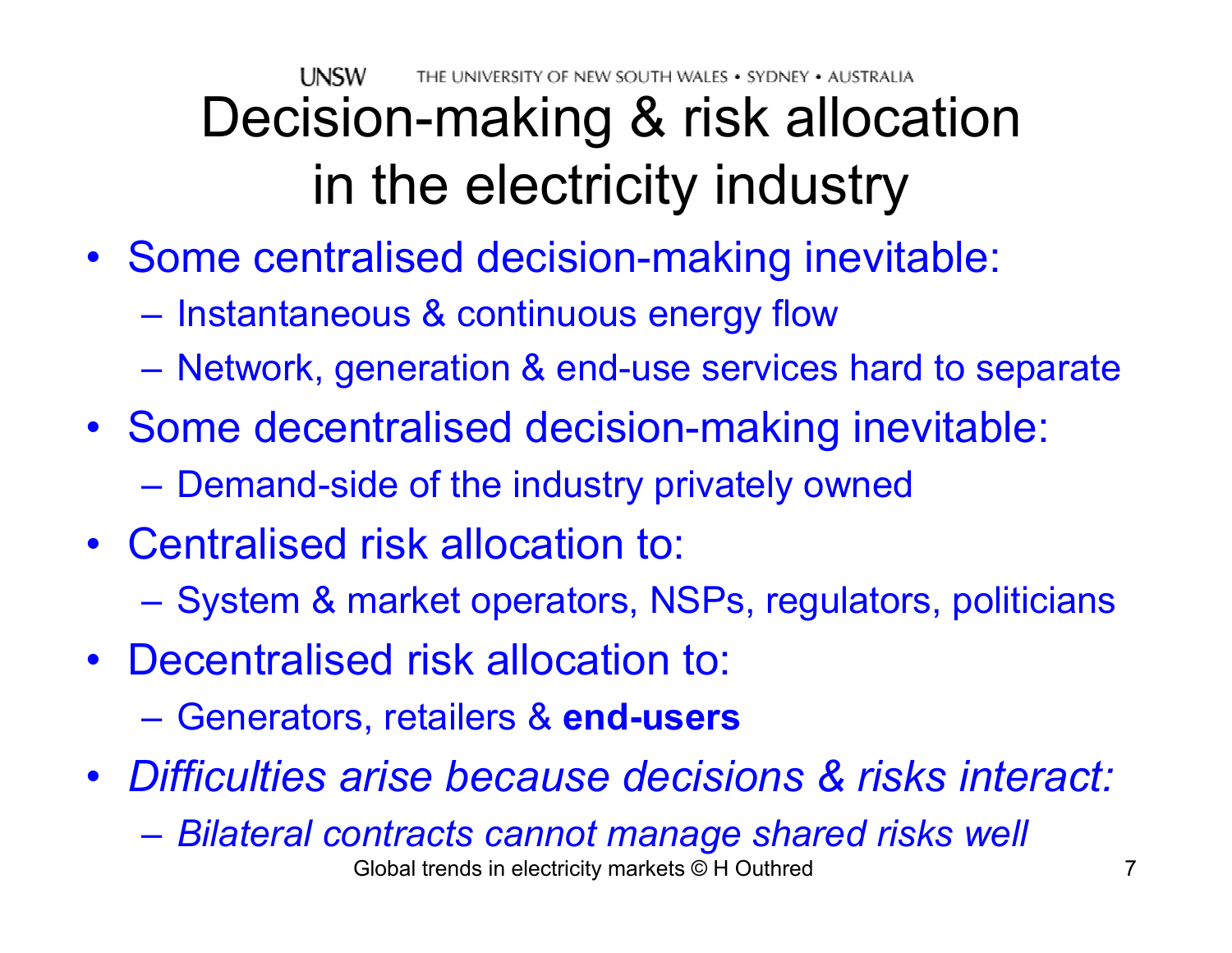### The electricity industry restructuring process

| <b>Issue</b>            | <b>Transition</b>                                       | <b>Key challenges</b>                                                 |
|-------------------------|---------------------------------------------------------|-----------------------------------------------------------------------|
| Industry<br>structure   | <i>From</i> monopoly<br>To competing firms              | Cultural change;<br>Adequate competition;<br>Accountability           |
| Commercial<br>framework | <i>From</i> cost recovery<br>To market prices           | Market power;<br>Market design fidelity;<br>Accountability            |
| Industry<br>regulation  | <i>From</i> rate of return<br><i>To</i> Incentive Reg'n | Multiple objectives;<br>Measuring outcomes;<br>Accountability         |
| Sustainability          | <i>From</i> direct cost<br>To full costs                | Variable RE energy flows<br>End-user participation;<br>Accountability |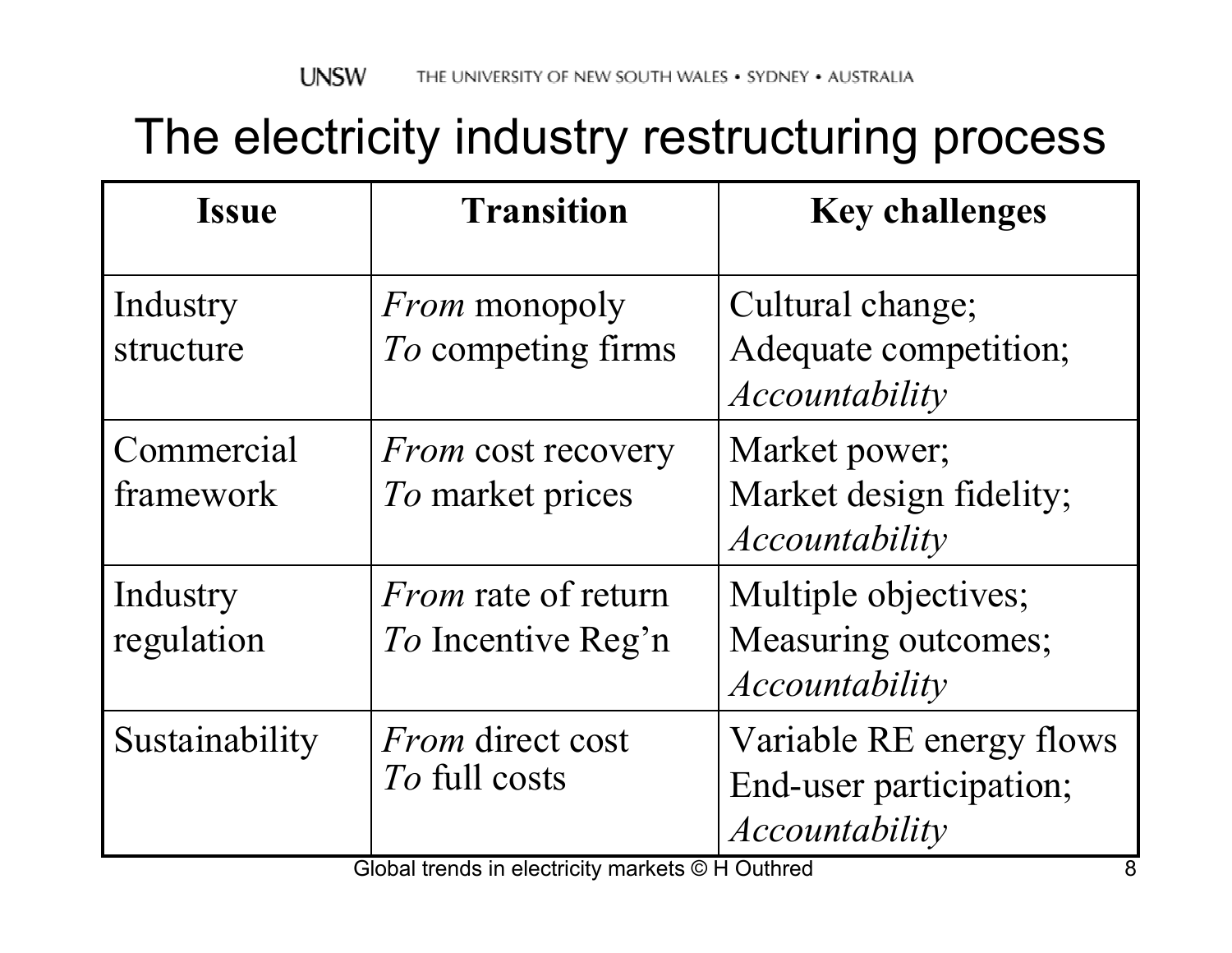### Electricity market models

- $\bullet$  Gross pool (eg NEM):
	- $\mathcal{L}_{\mathcal{A}}$  Temporal & location risk managed collectively:
		- Ancillary services, spot market, PASA, SOO
- $\bullet$ • Net pool (eg UK NETA):
	- $\mathcal{L}_{\mathcal{A}}$  , and the set of the set of the set of the set of the set of the set of the set of the set of the set of the set of the set of the set of the set of the set of the set of the set of the set of the set of th Long term & location risk managed bilaterally
		- Network not modelled in trading arrangements
	- – Short-term operational risk managed collectively:
		- System operator given only one day's notice of bilateral trades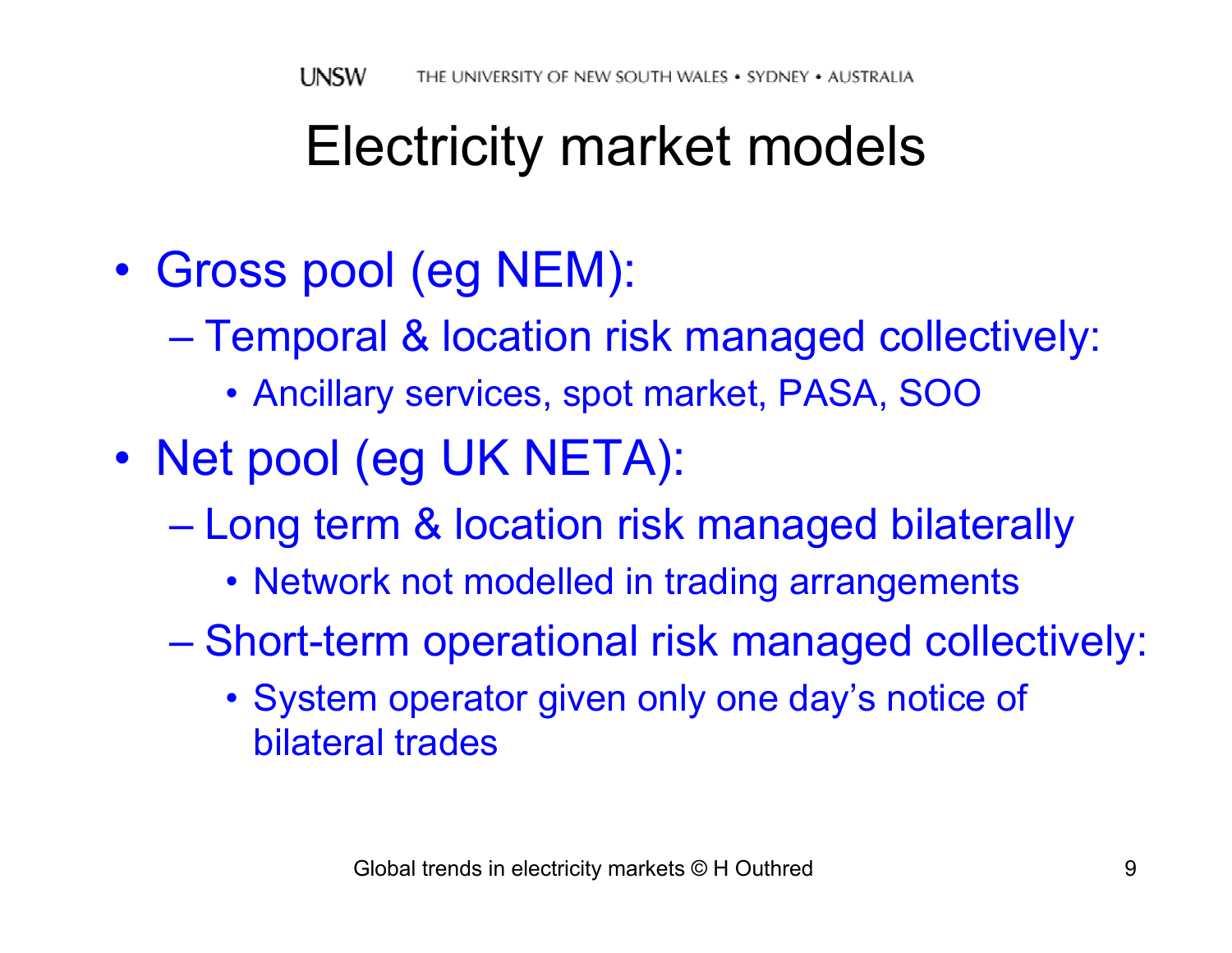#### **UNSW** THE UNIVERSITY OF NEW SOUTH WALES . SYDNEY . AUSTRALIA Perceived problems with the UK pool

(E Marshall, England & Wales wholesale market 2 years on, Ofgem, 2003)

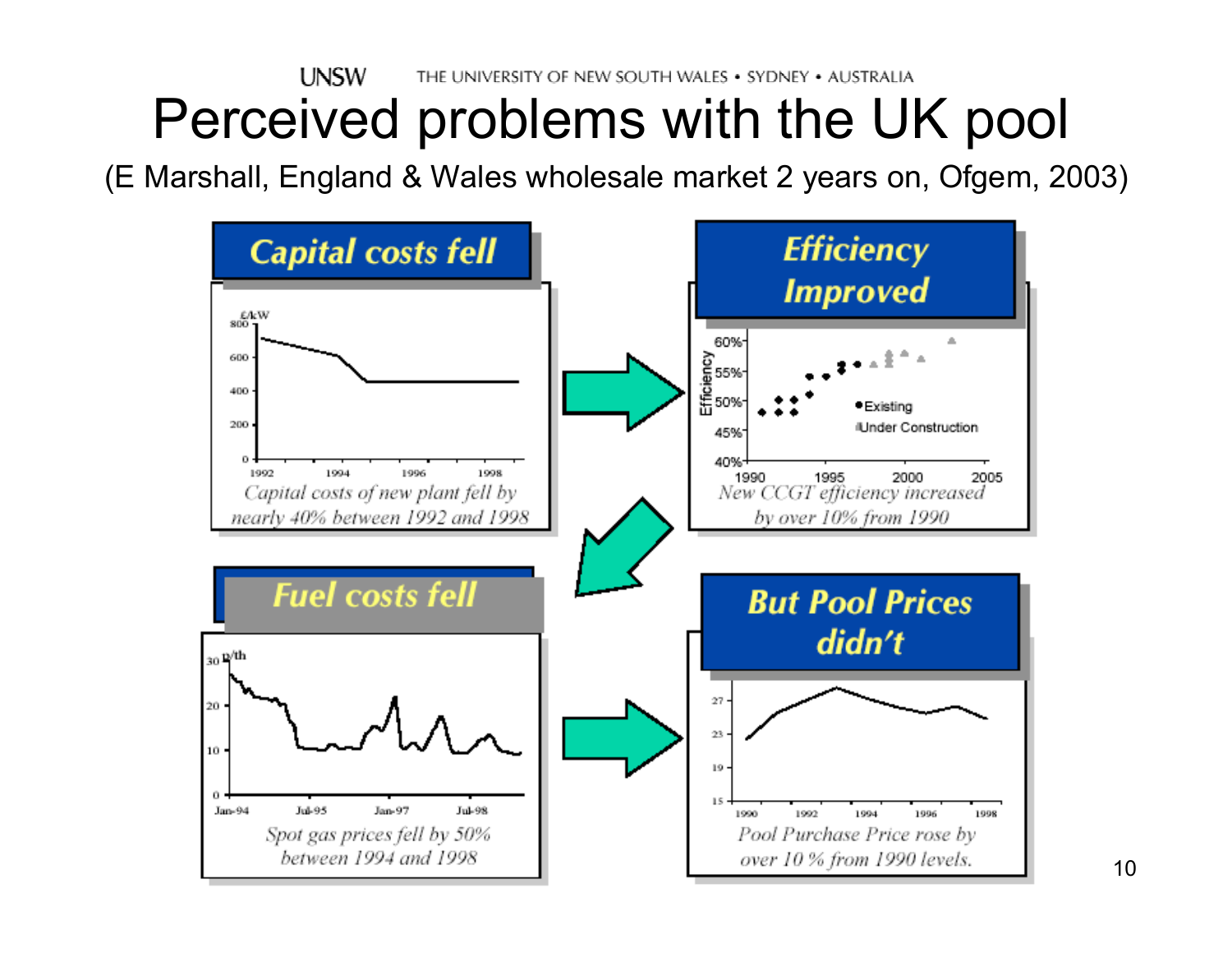### Perceived problems with the UK Pool

(E Marshall, England & Wales wholesale market 2 years on, Ofgem, 2003)



Marshall regarded these problems as fixable but easier to introduce NETA instead.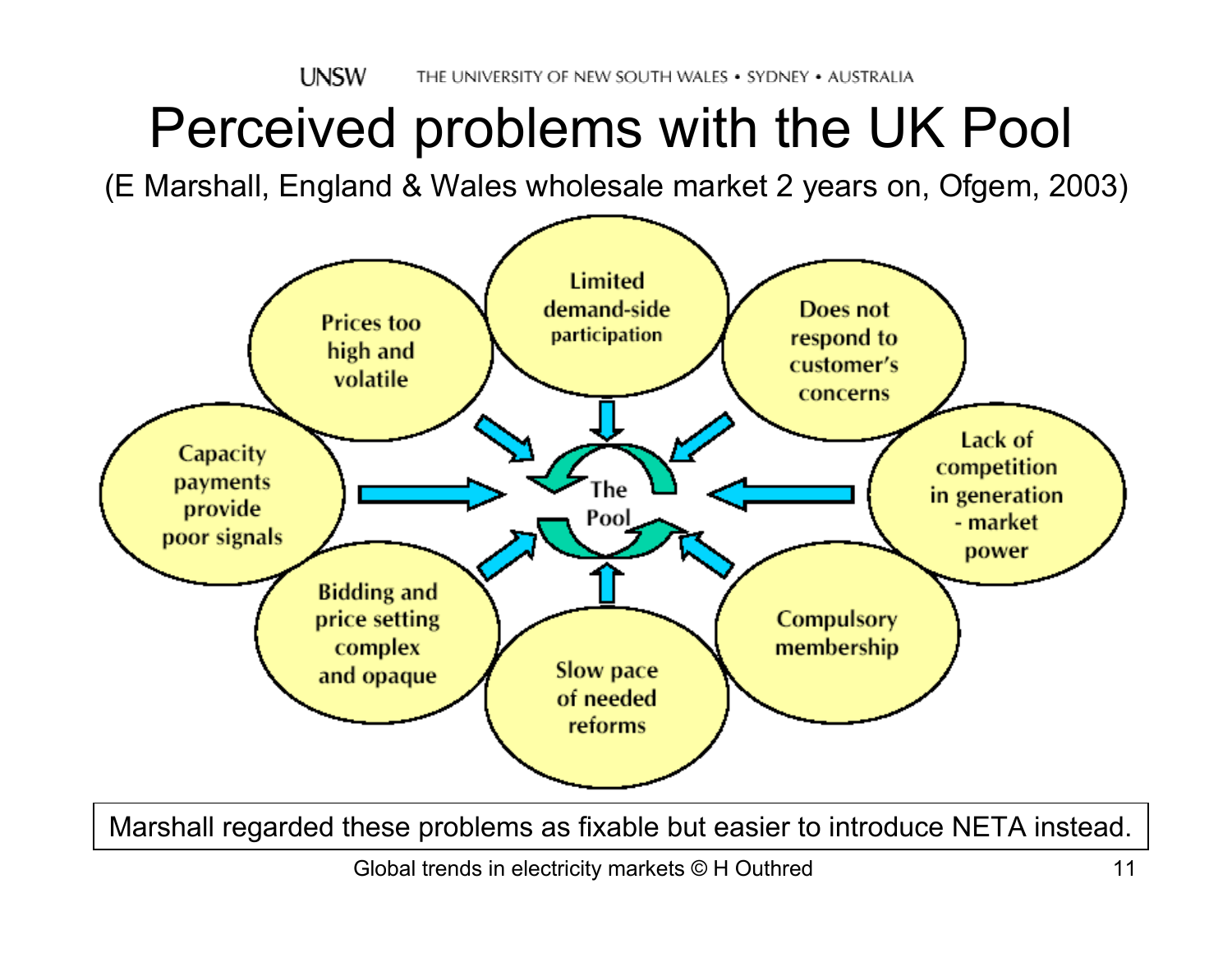### Key features of NETA (www.ofgem.gov.uk)

- $\bullet$  Bilateral forward trading:
	- $\mathcal{L}_{\mathcal{A}}$  , and the set of the set of the set of the set of the set of the set of the set of the set of the set of the set of the set of the set of the set of the set of the set of the set of the set of the set of th Compulsory notification of contract position to System Operator (NGC) by "Gate Closure":
		- Initially 3.5 hour then 1 hour ahead from 2/7/02
- $\bullet$ Voluntary offers to provide balancing services
- $\bullet$ • Settlement process for mismatches:
	- Under contracted generators & over contracted retailers receive "system sell" price (SSP)
	- – Over contracted generators & under contracted retailers pay "system buy" price (SBP)
		- Normally expect that SBP > SSP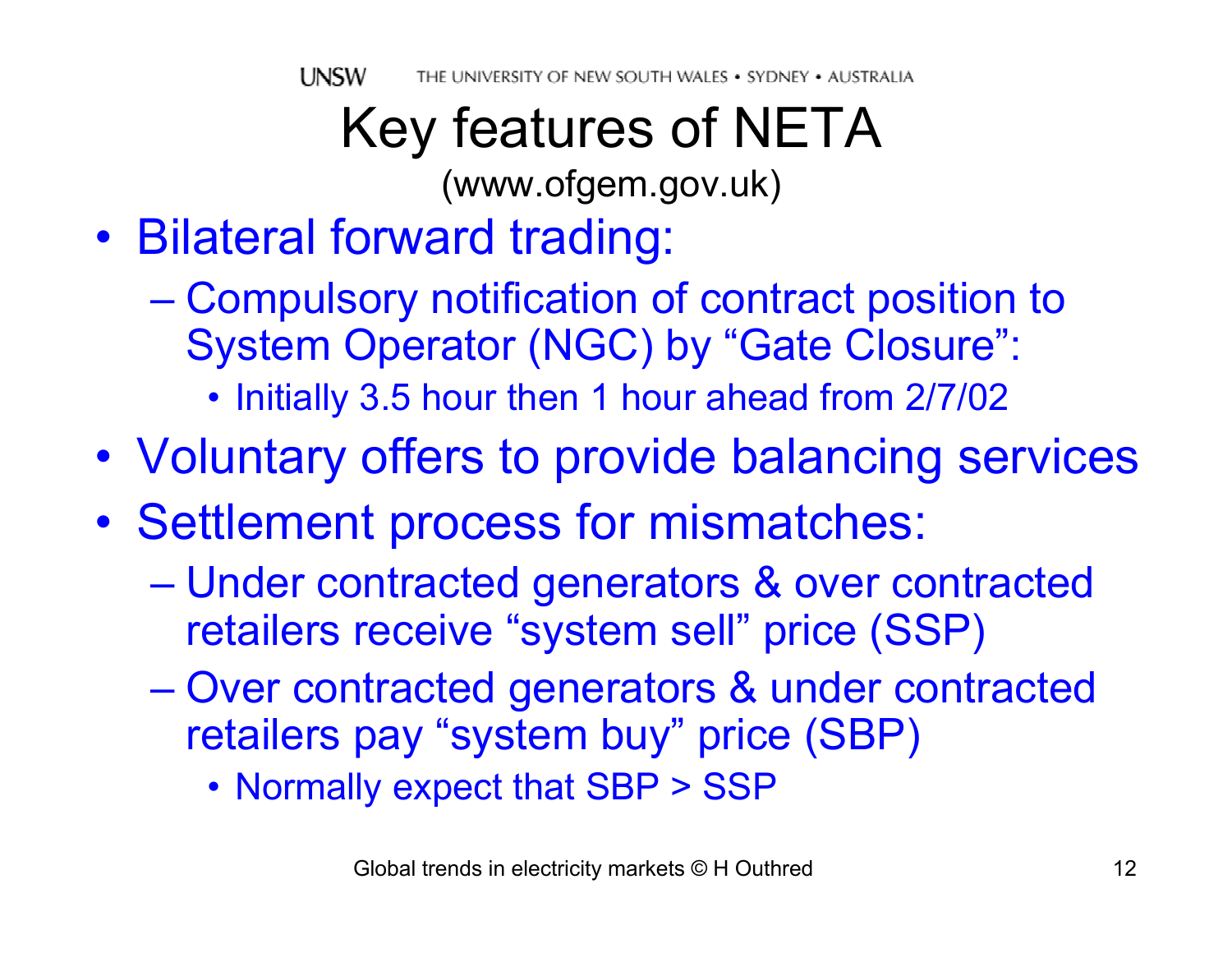**UNSW** THE UNIVERSITY OF NEW SOUTH WALES . SYDNEY . AUSTRALIA

### Key features of NETA (Ofgem 1 year review of NETA, July 2002)

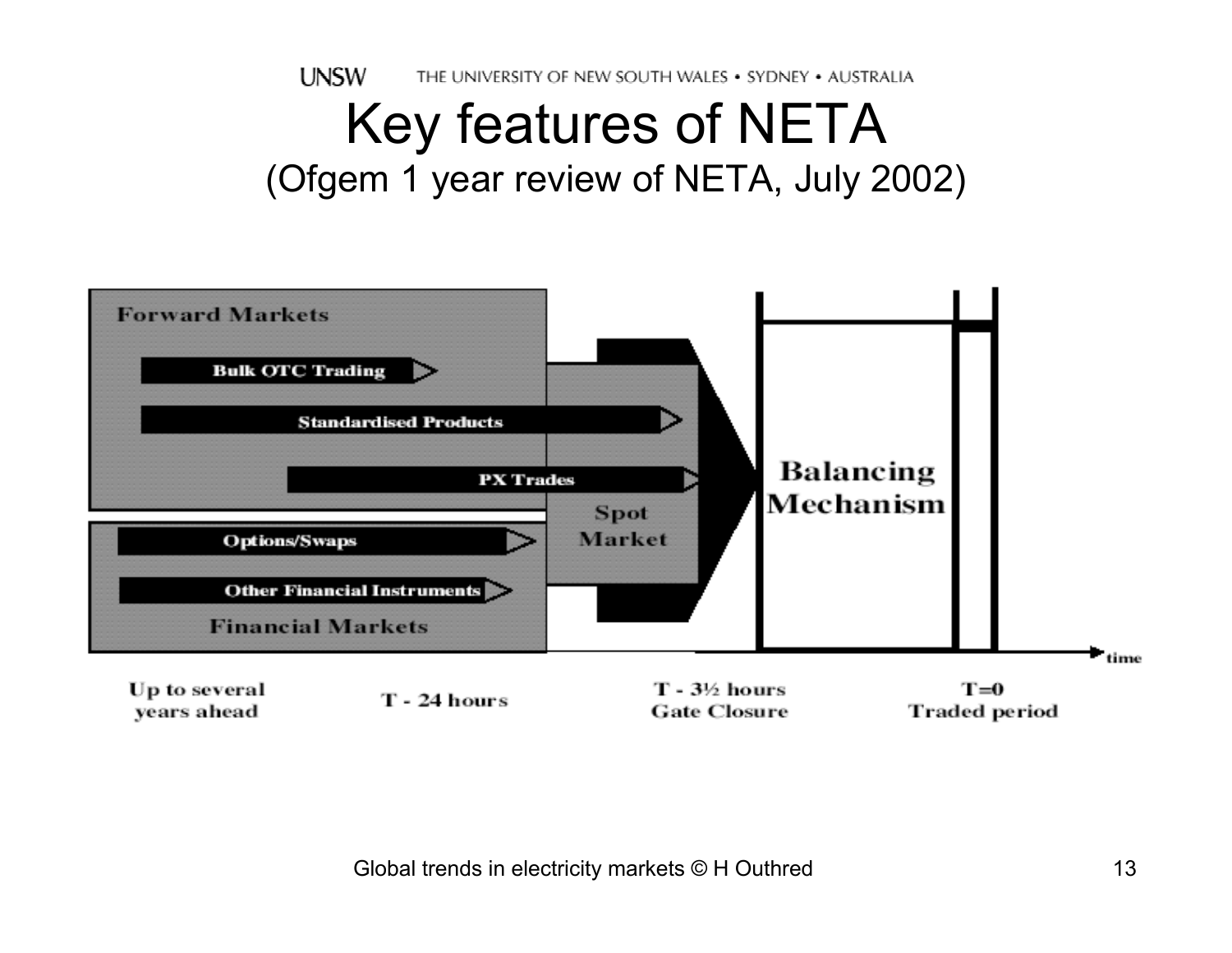**UNSW** THE UNIVERSITY OF NEW SOUTH WALES • SYDNEY • AUSTRALIA

### Daily average system buy & sell balancing prices and current day forward price (UKPX)

(S Brown, England & Wales wholesale market 2 years on, Ofgem, 2003)

Average Daily Energy Imbalance Prices in comparison to Average Daily UKPX Prices

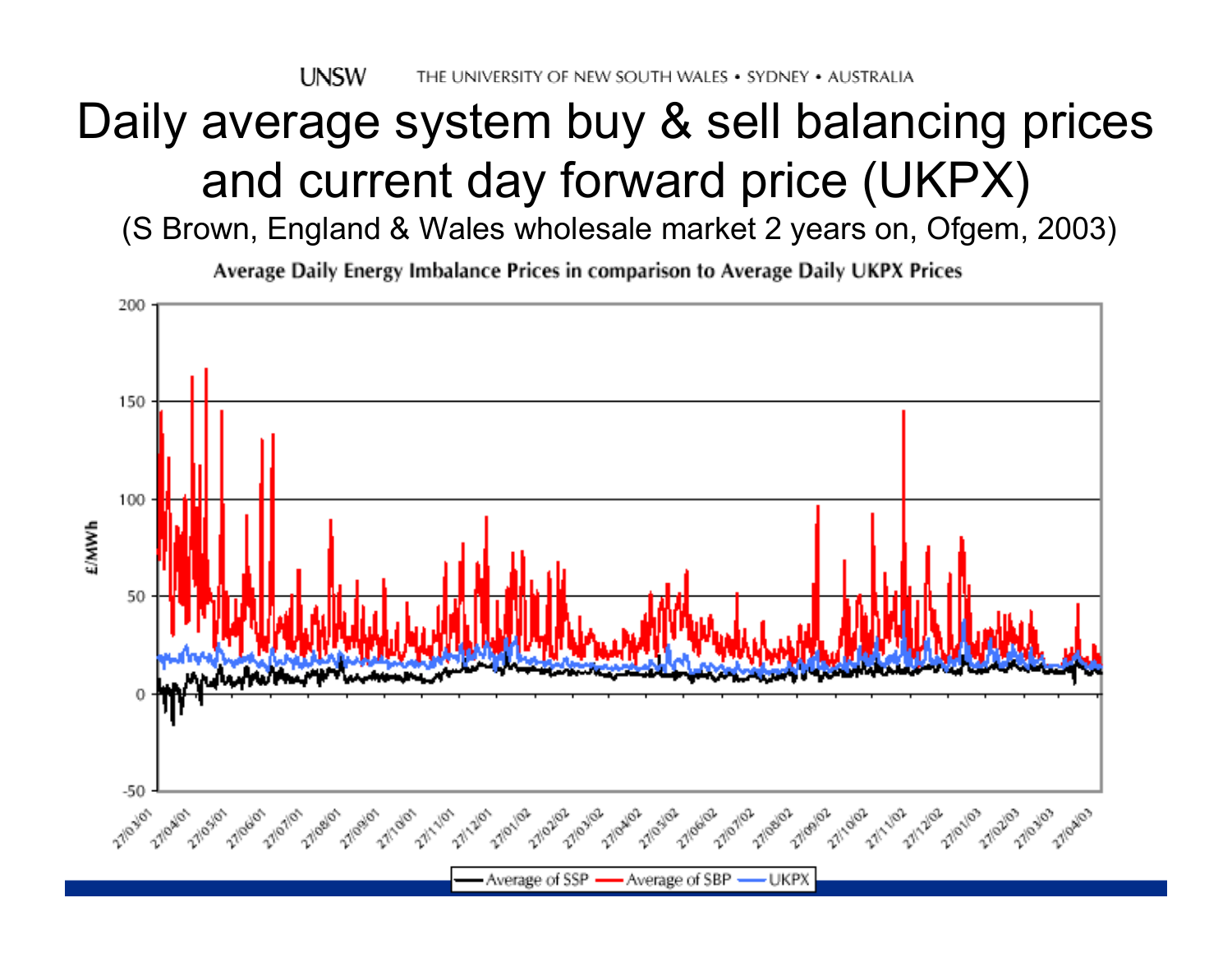**UNSW** THE UNIVERSITY OF NEW SOUTH WALES . SYDNEY . AUSTRALIA

### Ownership of UK coal-fired generation 1990-2001

(D Newbery, England & Wales wholesale market 2 years on, Ofgem, 2003)

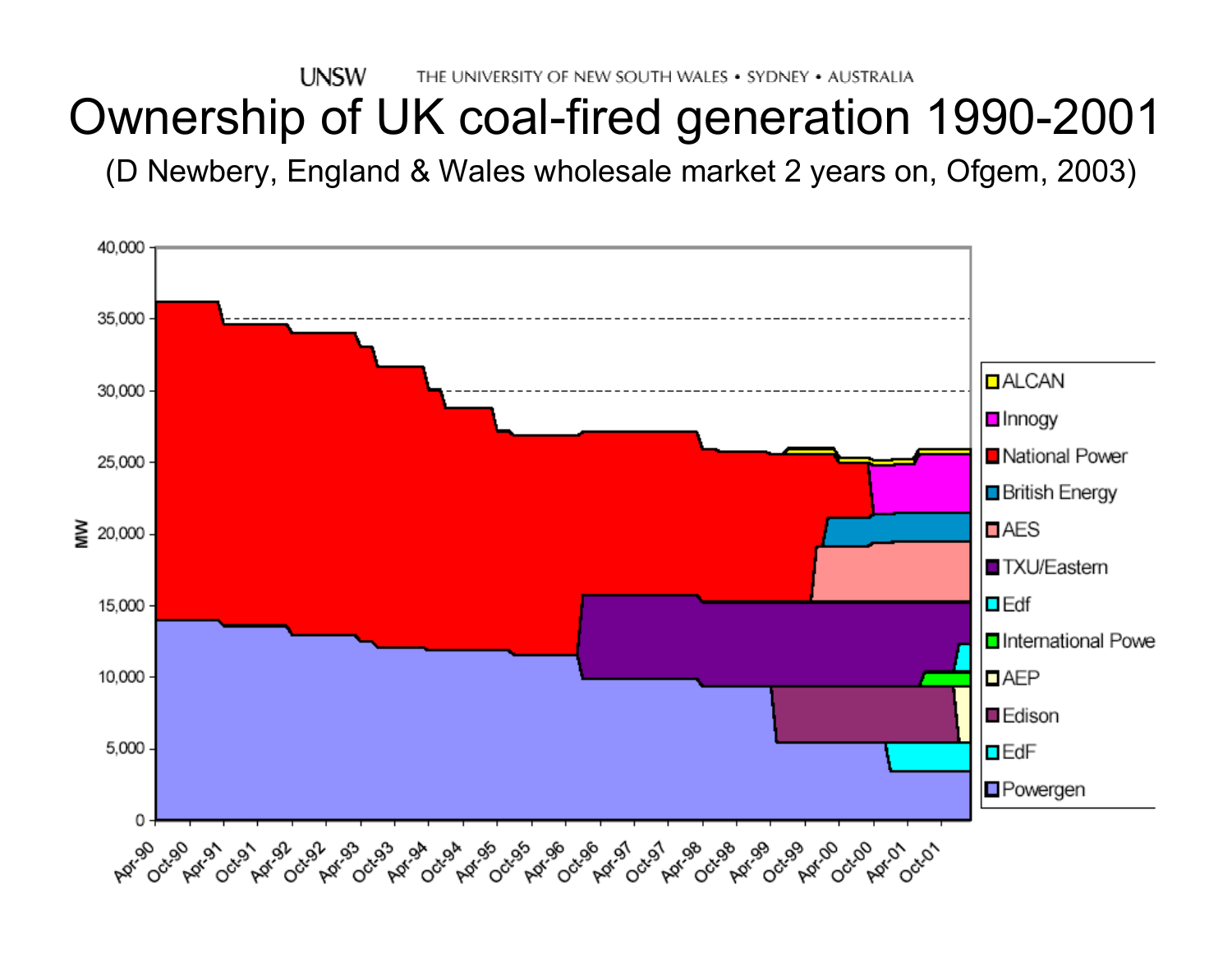**UNSW** THE UNIVERSITY OF NEW SOUTH WALES . SYDNEY . AUSTRALIA

### Trend towards vertical integration reduces reliance on balancing mechanism

(Ofgem 1 year review of NETA, July 2002)

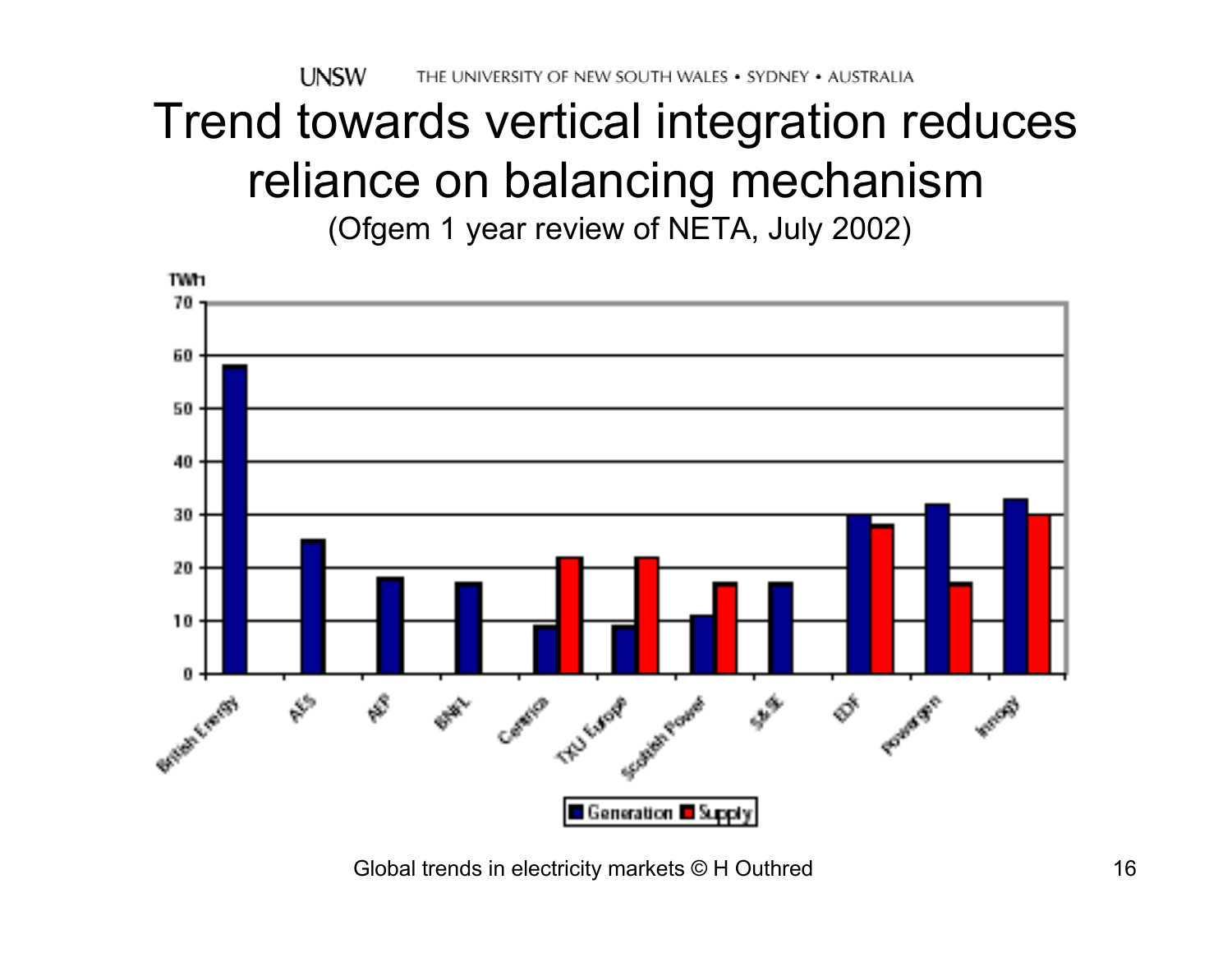## Some UK perspectives on NETA

(D Newbery, England & Wales wholesale market 2 years on, Ofgem, 2003)

- $\bullet$  Newbery (Cambridge University):
	- $\mathcal{L}_{\mathcal{A}}$ – Increased competition in fuel & generation may be the key driver on wholesale price reductions
	- NETA very expensive to implement
- $\bullet$  Yarrow (Oxford University):
	- $\mathcal{L}_{\mathcal{A}}$  , and the set of the set of the set of the set of the set of the set of the set of the set of the set of the set of the set of the set of the set of the set of the set of the set of the set of the set of th – How will security of supply be maintained?
	- $\mathcal{L}_{\mathcal{A}}$  , and the set of the set of the set of the set of the set of the set of the set of the set of the set of the set of the set of the set of the set of the set of the set of the set of the set of the set of th Demand side more clearly involved
	- Transmission losses & constraints difficult under **NETA**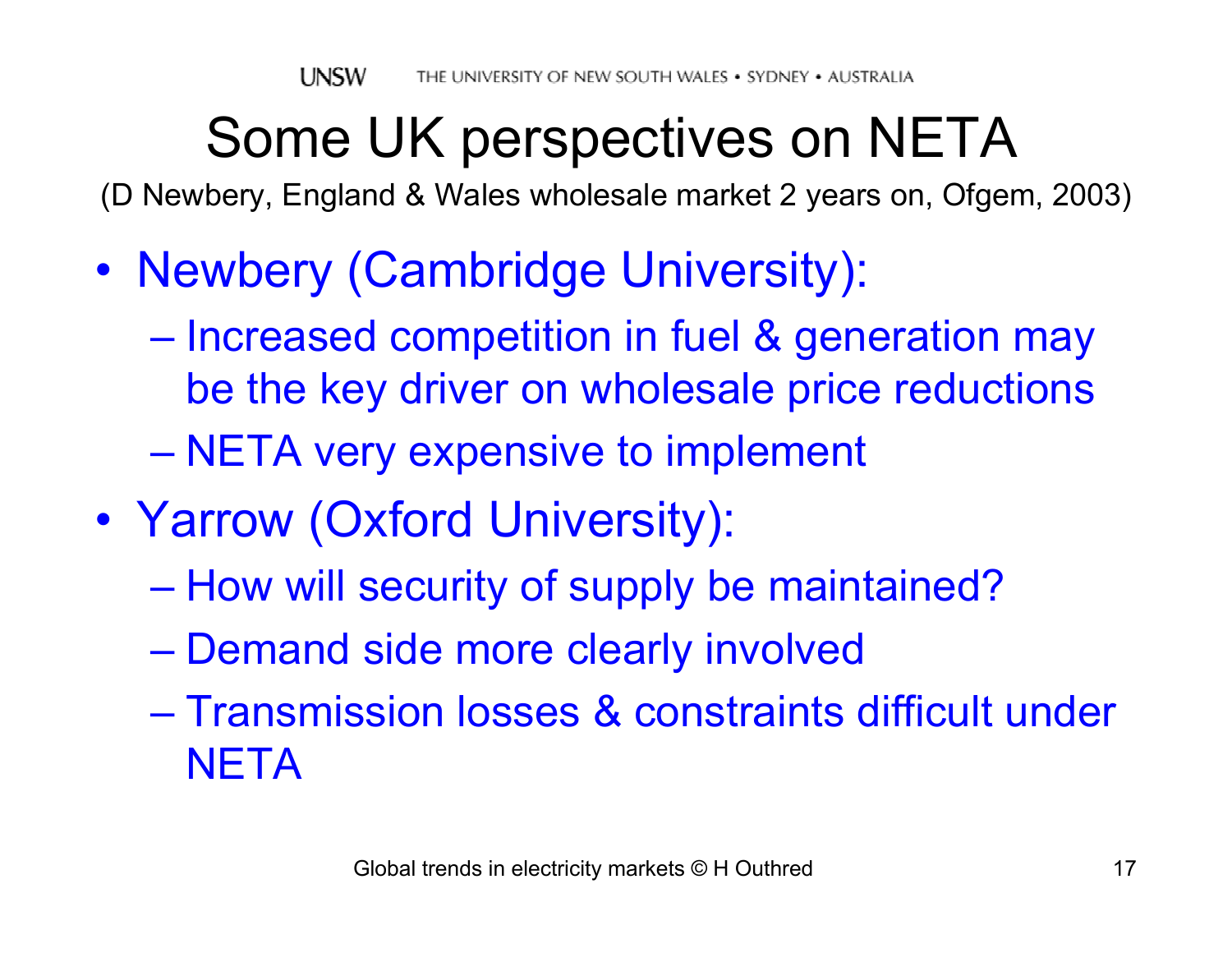**UNSW** THE UNIVERSITY OF NEW SOUTH WALES . SYDNEY . AUSTRALIA

# Reduction in electricity prices "not due to NETA" (Mirrless-Black, IEE Ireland colloquium, 2004)

**Real electricity and fuel costs 1990-2003**

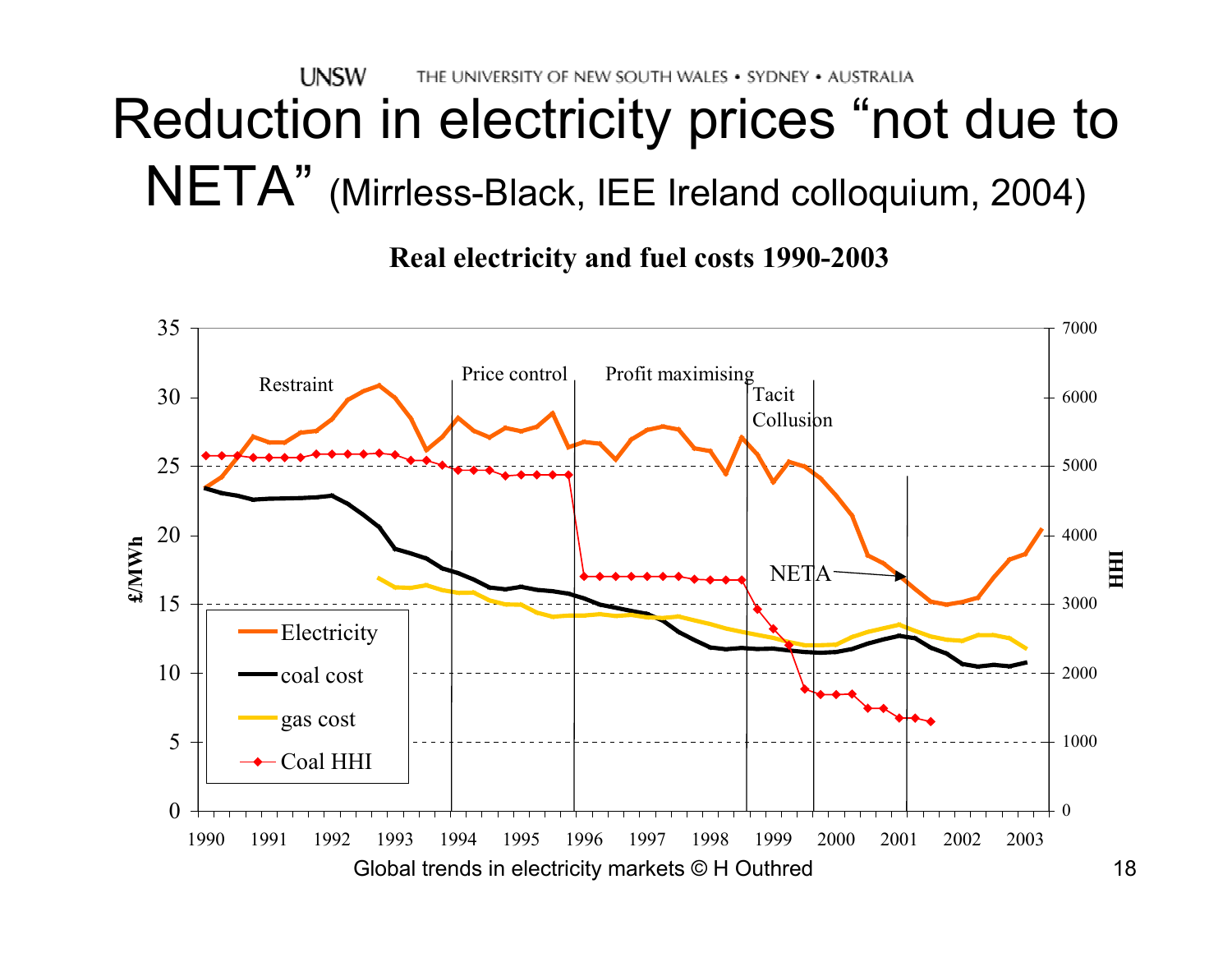## Some Australian perspectives on NETA

- $\bullet$  COAG energy market review final report:
	- $\mathcal{L}_{\mathcal{A}}$  , and the set of the set of the set of the set of the set of the set of the set of the set of the set of the set of the set of the set of the set of the set of the set of the set of the set of the set of th NETA's requirement for individual balancing:
		- "a significant inefficiency that adds cost to the system"
	- Gross pools have advantages over net pools:
		- Encourage generators to supply at marginal cost
		- Reduce barriers to entry
		- Transparent data supports informed decisions
- ACCC:
	- $\mathcal{L}_{\mathcal{A}}$  , and the set of the set of the set of the set of the set of the set of the set of the set of the set of the set of the set of the set of the set of the set of the set of the set of the set of the set of th Market power not reduced by moving to net pool
- Outhred:

#### NETA biased against intermittent generation & distributed resources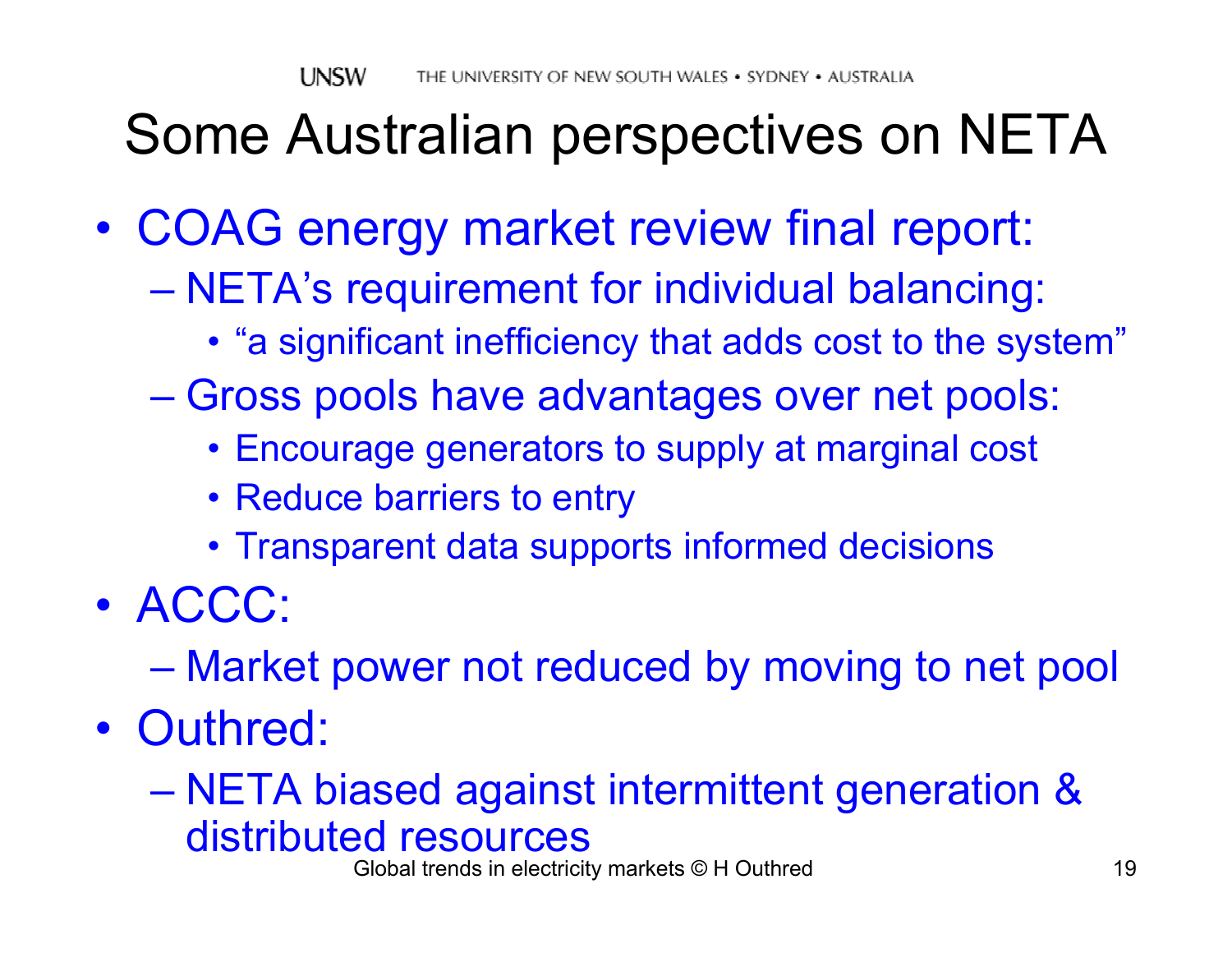#### **UNSW** THE UNIVERSITY OF NEW SOUTH WALES . SYDNEY . AUSTRALIA North America (USA, Canada, Mexico): Three interconnected power systems

![](_page_19_Figure_1.jpeg)

Global trends in electricity markets © H Outhred 20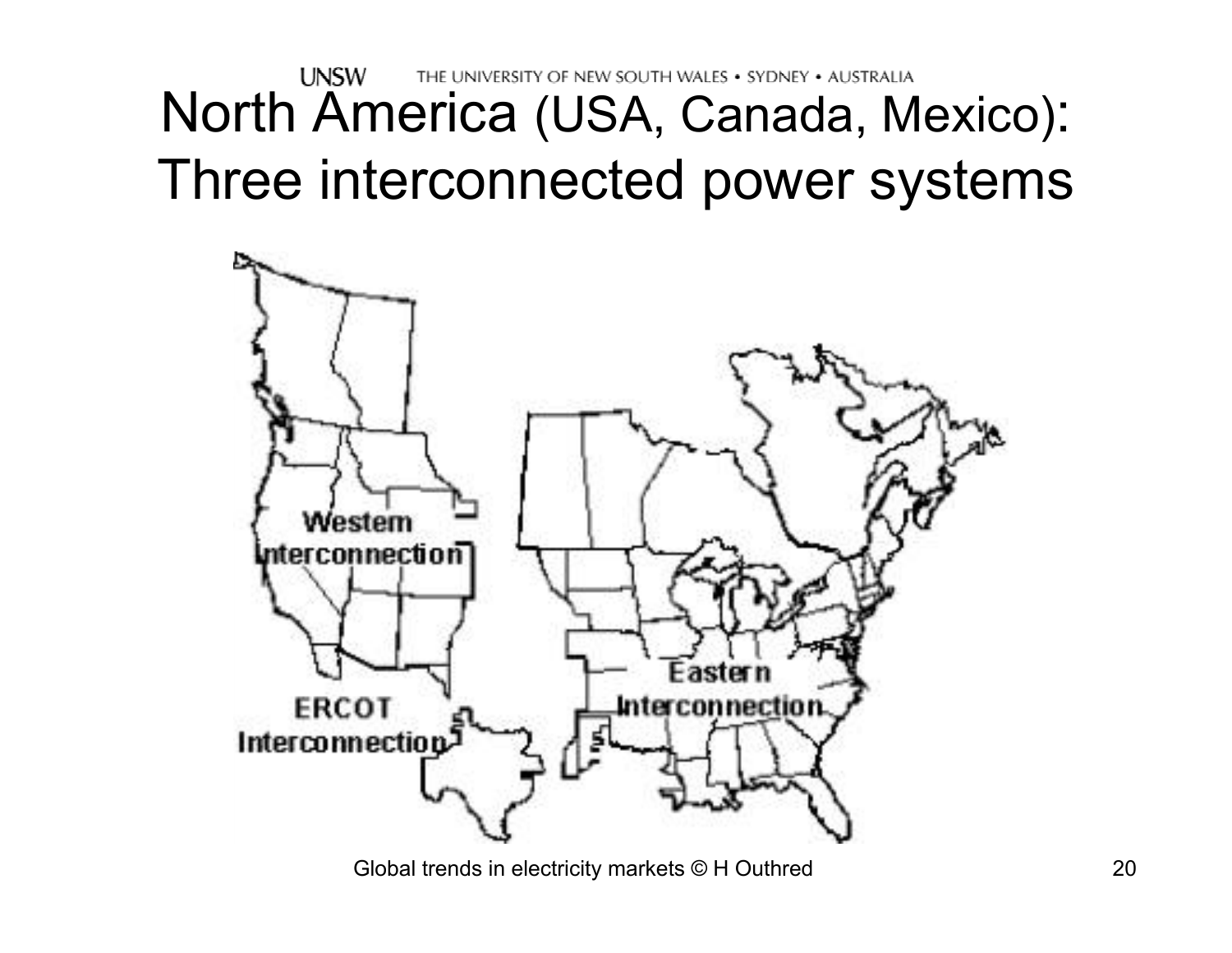## Electricity industry restructuring in USA

- $\bullet$  Federal level (inter-state trade):
	- $\mathcal{L}_{\mathcal{A}}$  , and the set of the set of the set of the set of the set of the set of the set of the set of the set of the set of the set of the set of the set of the set of the set of the set of the set of the set of th PURPA (1978) required utilities to buy from "qualifying facilities" within their service territories
	- $\mathcal{L}_{\mathcal{A}}$  , and the set of the set of the set of the set of the set of the set of the set of the set of the set of the set of the set of the set of the set of the set of the set of the set of the set of the set of th EPA (1992) mandated transmission access for wholesale transactions (buyers must be utilities):
		- Access & "wheeling" charges (a bilateral trade model) regulated by Federal Energy Regulatory Commission
- $\bullet$  State level (intra-state trade):
	- Some states began EI restructuring:
		- Bilateral trade (eg California) or pool (eg PJM)
		- Single state (California) or groups of states (PJM)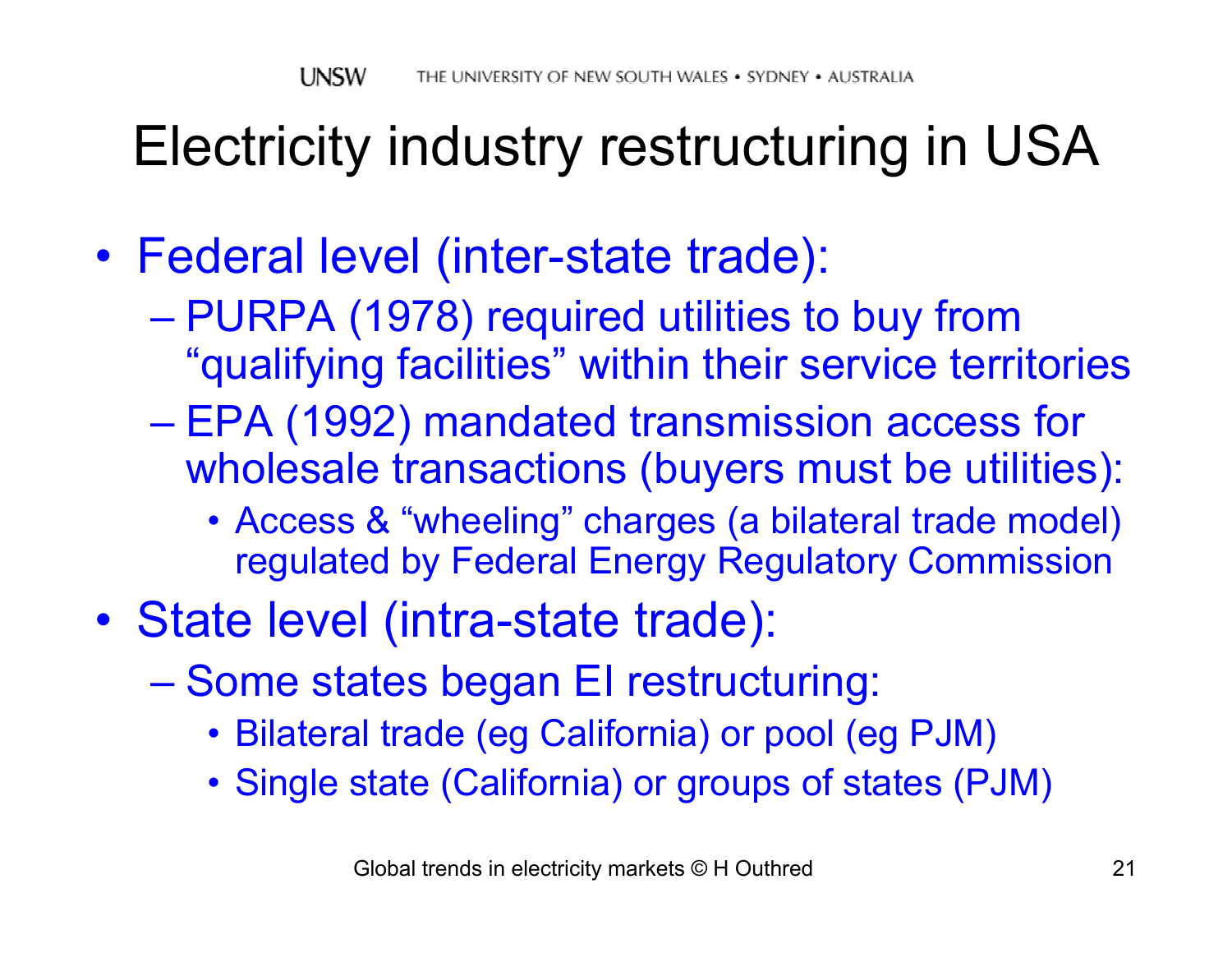**UNSW** THE UNIVERSITY OF NEW SOUTH WALES . SYDNEY . AUSTRALIA

### Comparison of day-ahead average electricity prices in California & New York for 2000 (Flaim, 2003)

![](_page_21_Figure_2.jpeg)

![](_page_21_Picture_3.jpeg)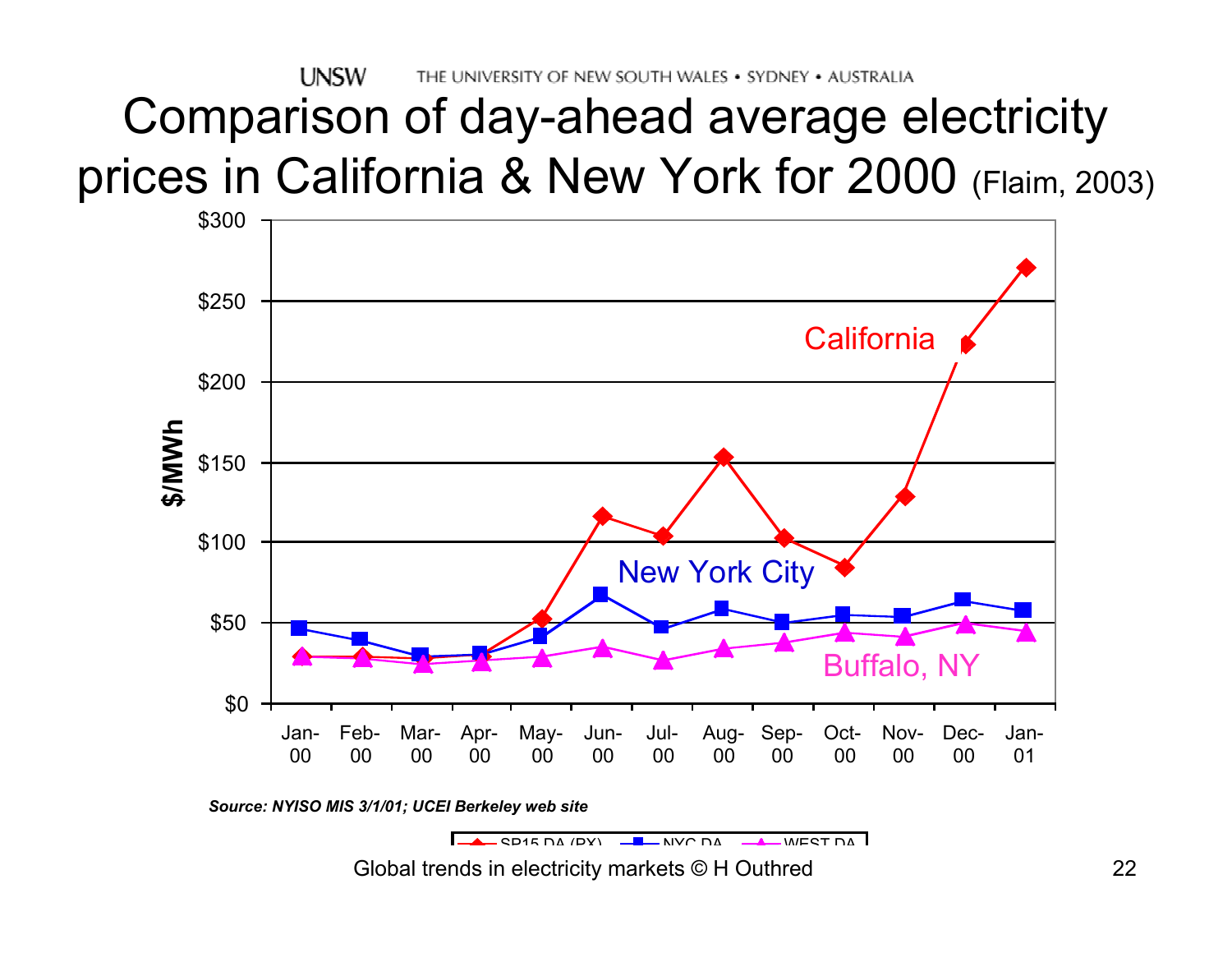## Comments on California restructuring

- $\bullet$  A politically influenced bilateral trading model:  $\mathcal{L}_{\mathcal{A}}$  , and the set of the set of the set of the set of the set of the set of the set of the set of the set of the set of the set of the set of the set of the set of the set of the set of the set of the set of th Compromises, inconsistencies & complexity
- $\bullet$  Many non-ideal features:
	- Not consistent across Western System:
		- Or even within California
	- $\mathcal{L}_{\mathcal{A}}$  , and the set of the set of the set of the set of the set of the set of the set of the set of the set of the set of the set of the set of the set of the set of the set of the set of the set of the set of th – Economic & technical regulation separated
	- No coordinated support for investment decisions:
		- eg IOUs were forbidden to forward contract
	- –Poor spot market design (CaISO default market)
	- Short horizon for managing system operation
	- $\mathcal{L}_{\mathcal{A}}$  , and the set of the set of the set of the set of the set of the set of the set of the set of the set of the set of the set of the set of the set of the set of the set of the set of the set of the set of th Large residual task for ancillary services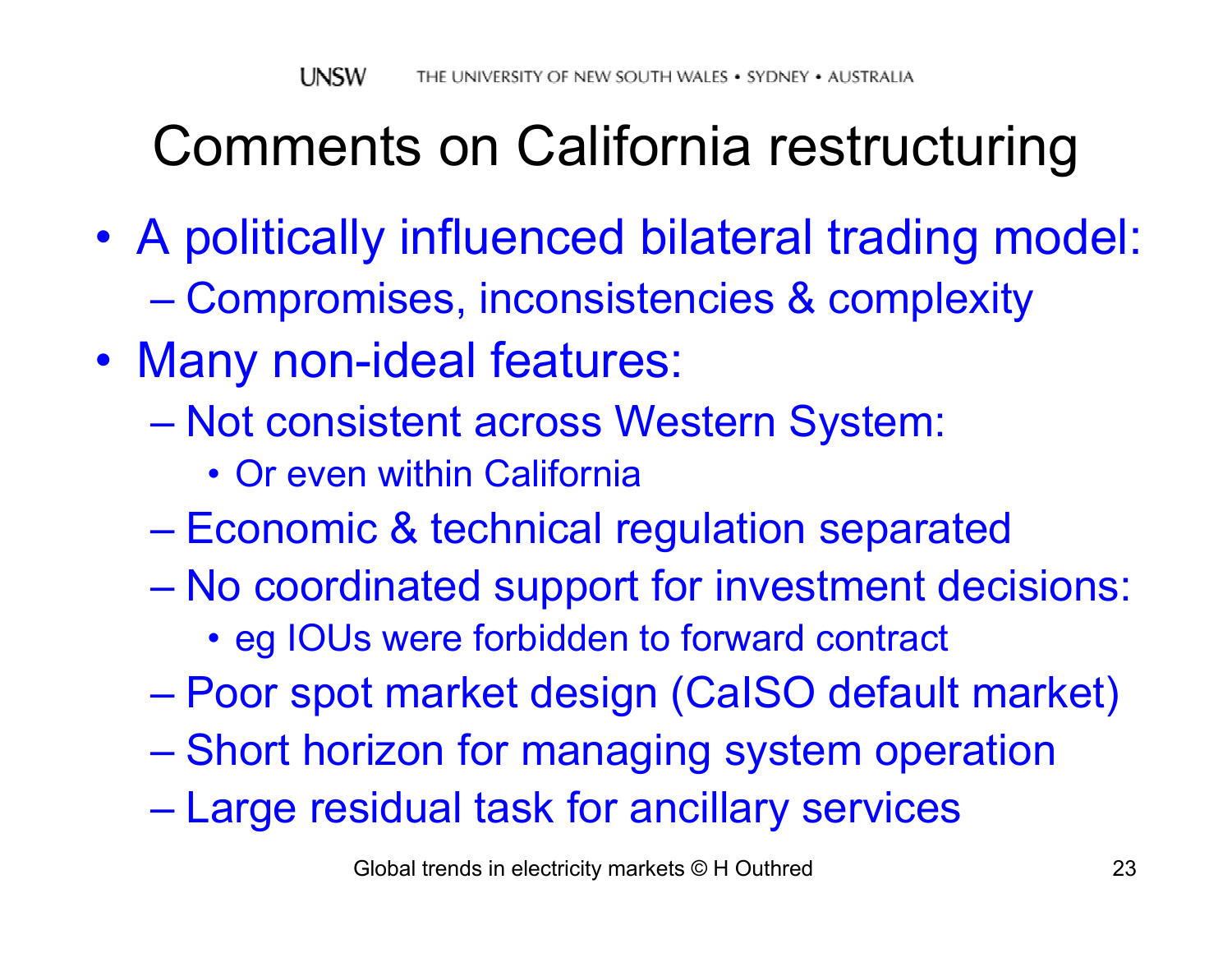## Other contributing factors

- Hydro reserves had been run down:  $\mathcal{L}_{\mathcal{A}}$  , and the set of the set of the set of the set of the set of the set of the set of the set of the set of the set of the set of the set of the set of the set of the set of the set of the set of the set of th California still ~25% hydro energy
- $\bullet$  Gas & NOx permit prices were rising: Allegations of market power in gas market
- $\bullet$ Approval difficult for new generation & network
- $\bullet$  Continuing growth in demand, including: Temperature sensitive residential air-conditioning  $\mathcal{L}_{\mathcal{A}}$  , and the set of the set of the set of the set of the set of the set of the set of the set of the set of the set of the set of the set of the set of the set of the set of the set of the set of the set of th – High-value commercial & high-tech industrial
- $\bullet$ • High wholesale prices & regulated retail tariffs: PG&E and SCE eventually went bankrupt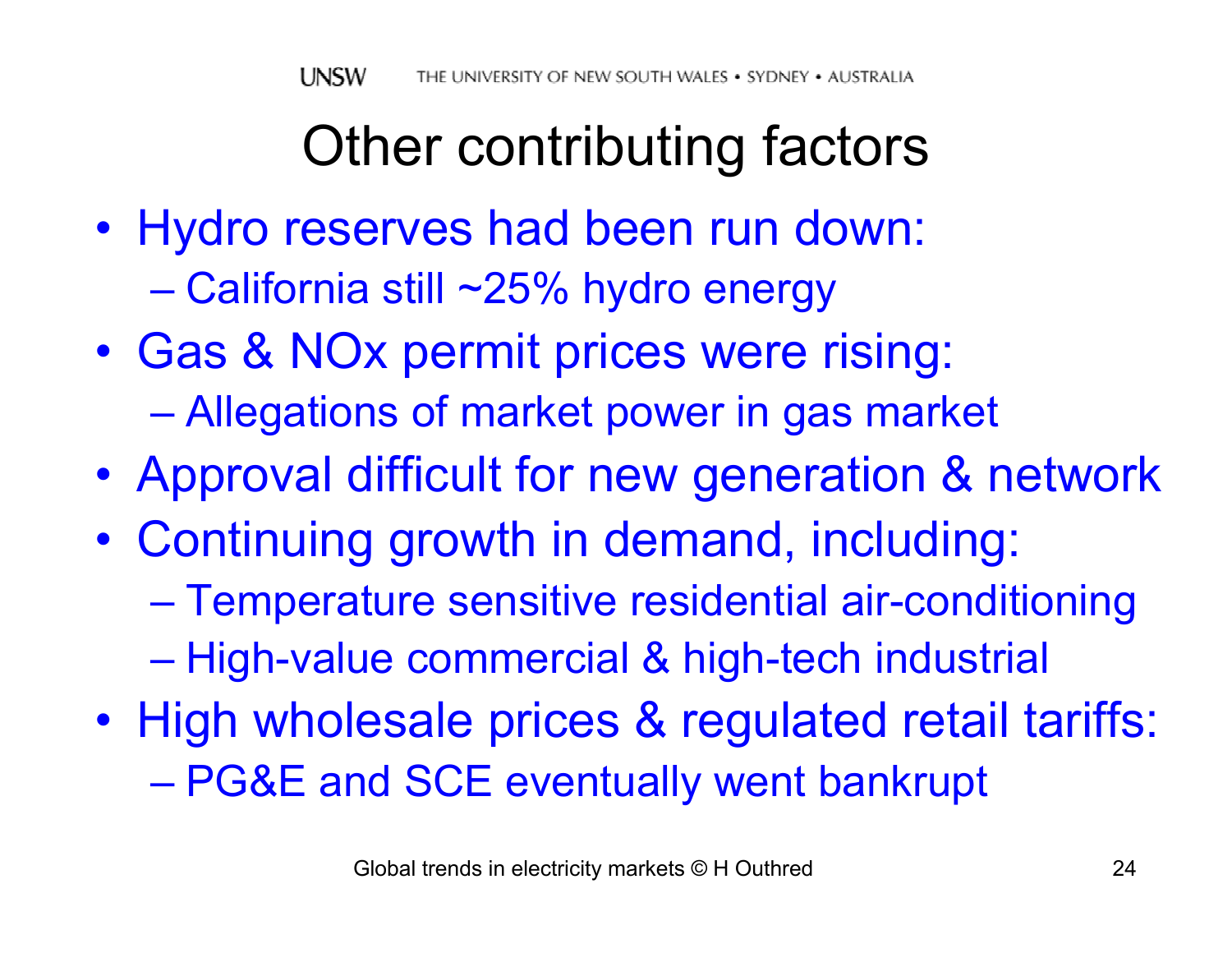### The North America Blackout of 14/8/03 (www.spectrum.ieee.org/webonly/special/aug03/black.html)

- $\bullet$  DOE studies had predicted trouble since '98:  $\mathcal{L}_{\mathcal{A}}$ – Inadequate regional oversight & control
- $\bullet$  Operators unable to stop problem escalating :
	- $\mathcal{L}_{\mathcal{A}}$  , and the set of the set of the set of the set of the set of the set of the set of the set of the set of the set of the set of the set of the set of the set of the set of the set of the set of the set of th Midwest ISO had less authority than PJM & New England counterparts
	- $\mathcal{L}_{\mathcal{A}}$  , and the set of the set of the set of the set of the set of the set of the set of the set of the set of the set of the set of the set of the set of the set of the set of the set of the set of the set of th – Human errors & loss of institutional capacity
- Remedies:
	- –Create regional ISOs
	- $\mathcal{L}_{\mathcal{A}}$  , and the set of the set of the set of the set of the set of the set of the set of the set of the set of the set of the set of the set of the set of the set of the set of the set of the set of the set of th Build network capacity & institutional skills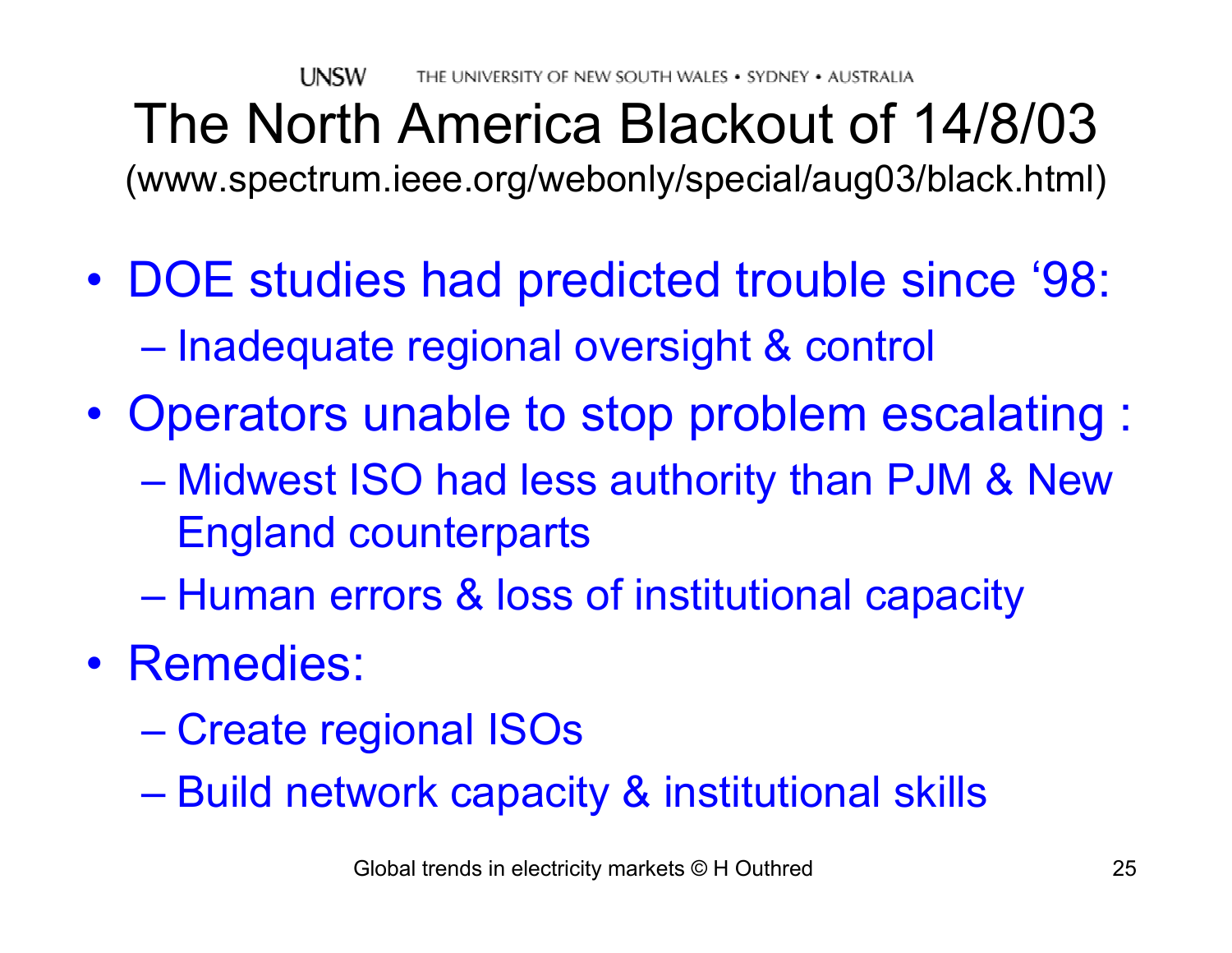![](_page_25_Picture_0.jpeg)

### Affected areas(T Mount, Cornell University, 2004)

When the cascade was over at 4:13pm, over 50 million people in the northeastern USA and the province of Ontario had no power.

![](_page_25_Figure_3.jpeg)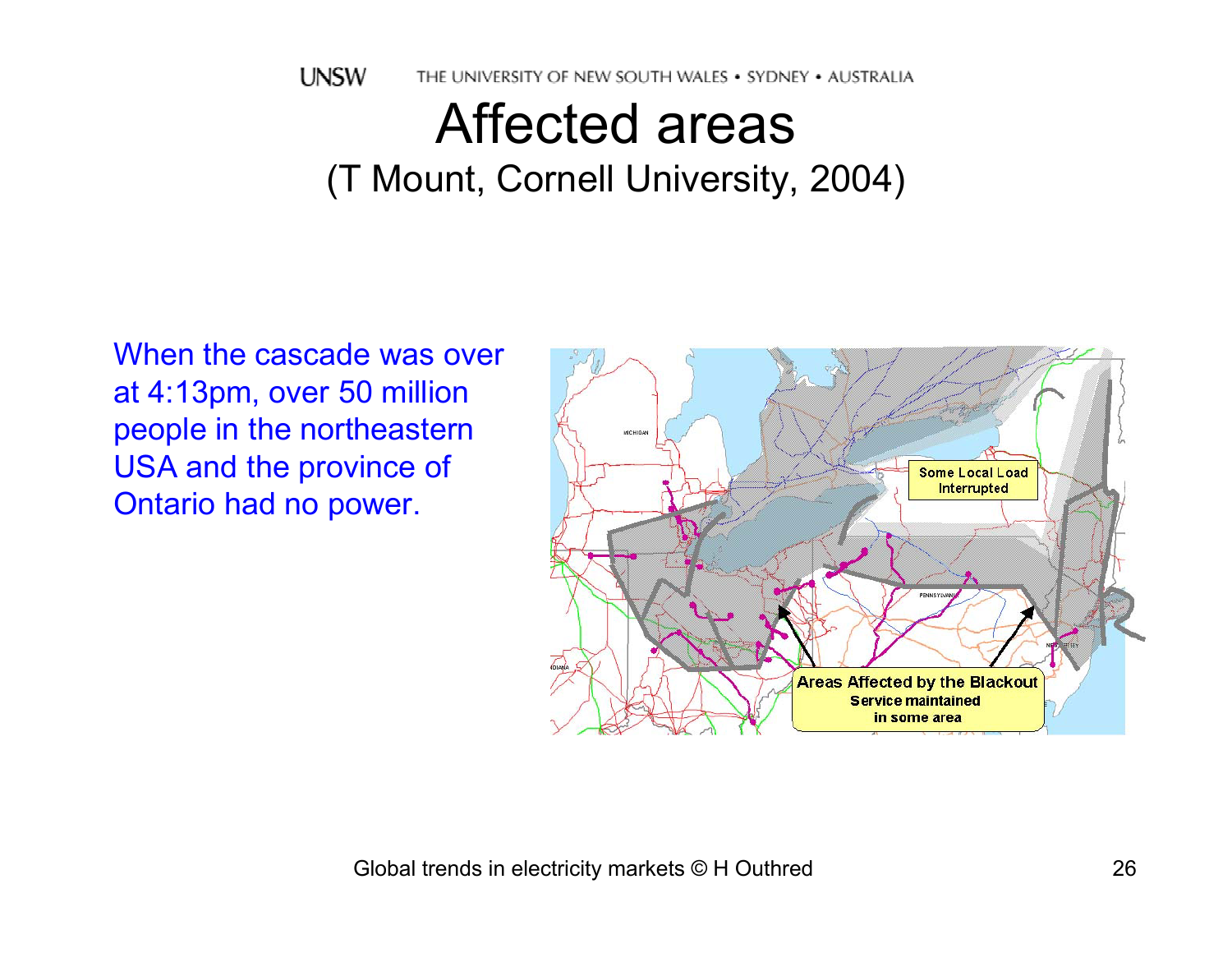### Conclusions on blackout 1(T Mount, Cornell University, 2004)

- The blackout was NOT caused by:
- •**1) An Act of God (extreme weather)**
- **2) Maliciousness (sabotage or a computer virus)**
- **3) Insubordination (supply of reactive power)**
- **4) System conditions (wheeling power)**

BUT the limited control of system operators in some regions (#3) and the long distance transfer of power (#4) increase the complexity of operating a reliable grid compared to a fully regulated system.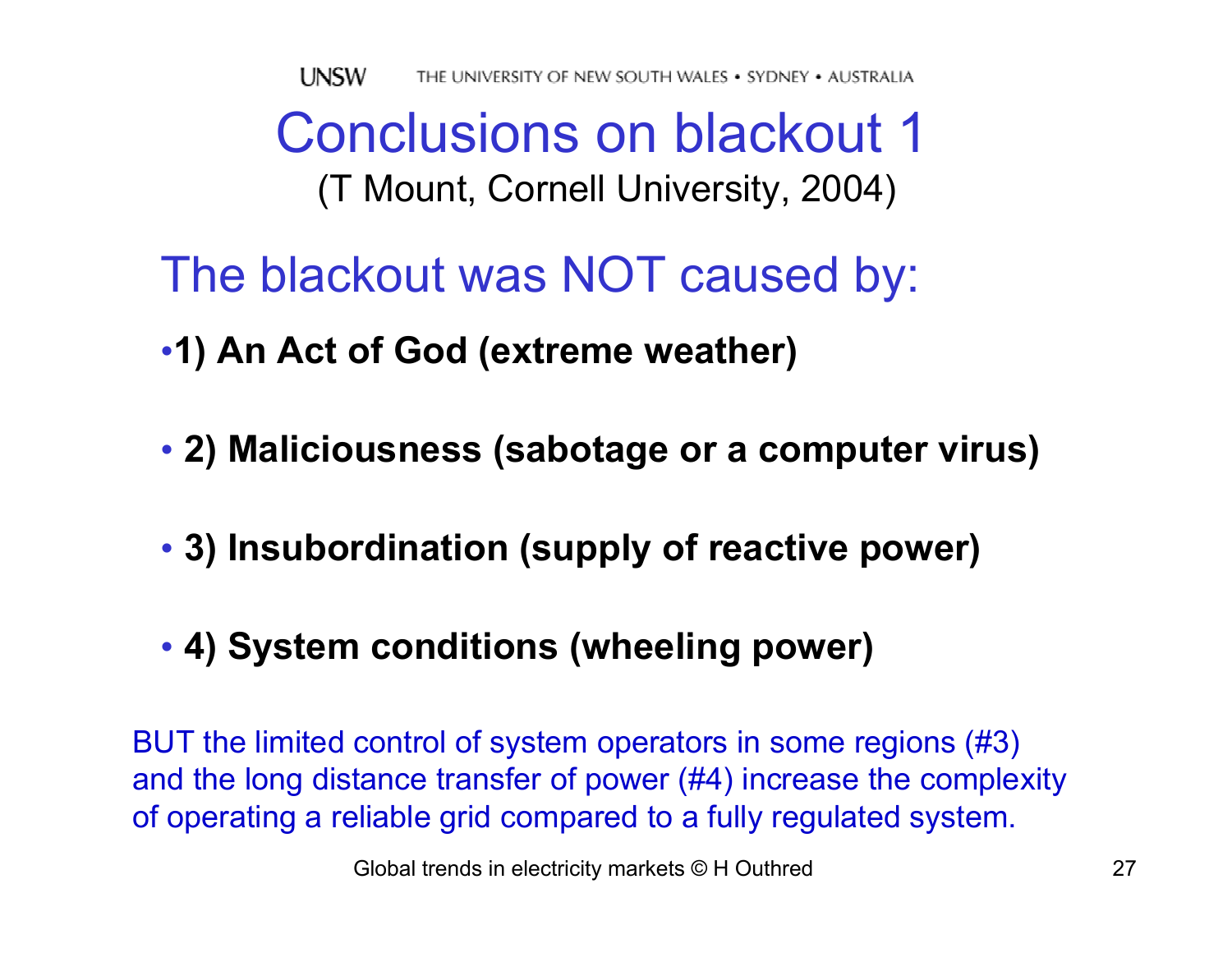**UNSW** THE UNIVERSITY OF NEW SOUTH WALES • SYDNEY • AUSTRALIA

### Conclusions on blackout 2

(T Mount, Cornell University, 2004)

### The blackout was caused by:

- 1) A series of typical contingencies occurred that were not recognized or contained by First Energy (FE):
	- Initial tree strikes  $\rightarrow$  POOR MAINTENANCE
	- Many lines trip  $\rightarrow$  **POOR MONITORING**
- 2) The problem was not contained locally by FE and other system operators in the Midwest  $\rightarrow$  POOR COORDINATION
- 3) Unexpected power surges caused relays to trip correctly in a cascading system collapse
- 4) Damage to transmission and generating equipment was minimal, and the system was restored effectively
- 5) The costs incurred by many customers were substantial

A hypothesis: If the industry and regulators had followed the recommendations made after the 1965 New York blackout, the latest blackout would not have happened.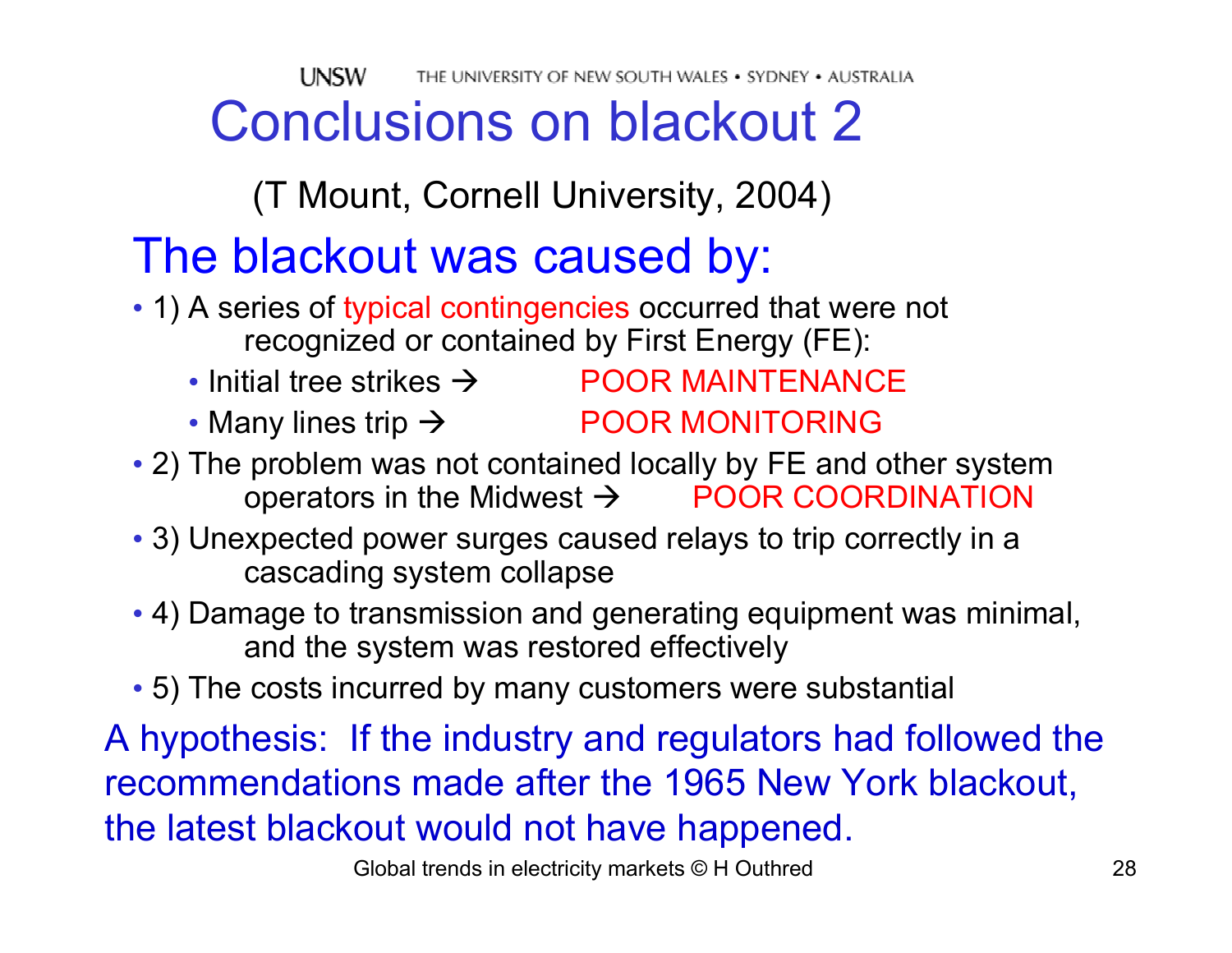## Conclusions from North American experience (Massey, 2003)

- Electricity doesn't respect political boundaries
- Fundamental design principles:
	- –– Spot market with locational pricing signals
	- $\mathcal{L}_{\mathcal{A}}$  , and the set of the set of the set of the set of the set of the set of the set of the set of the set of the set of the set of the set of the set of the set of the set of the set of the set of the set of th – Independent grid and market operation
	- $\mathcal{L}_{\mathcal{A}}$  , and the set of the set of the set of the set of the set of the set of the set of the set of the set of the set of the set of the set of the set of the set of the set of the set of the set of the set of th Consistent rules over entire market region
	- Firm transmission rights
	- Market monitoring and mitigation of market power
- Enlarging market scope by interconnection:
	- Reduces supply-side market power
	- Requires consistent rules & regulation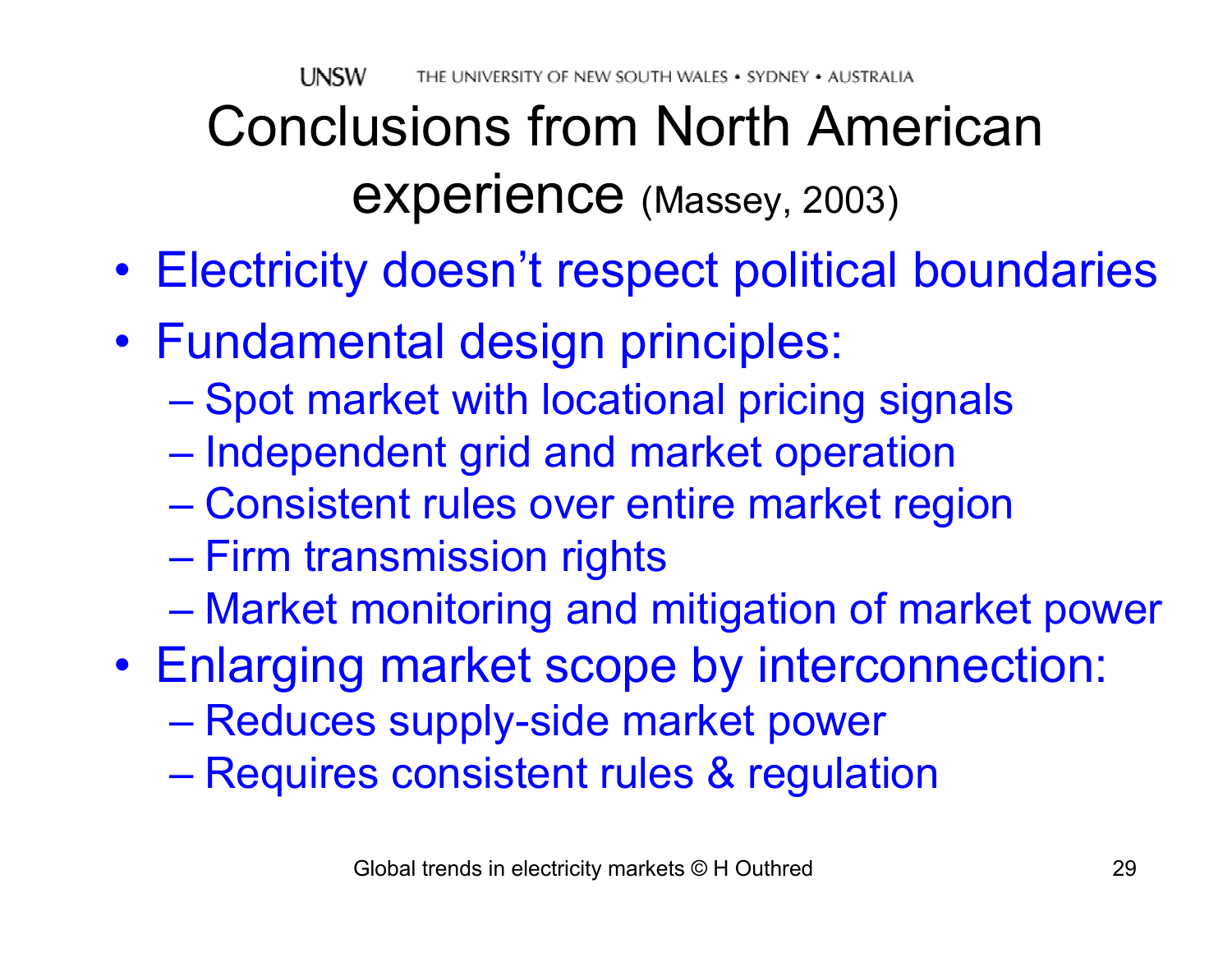## General implications for Australia

- $\bullet$ • Industry structure & market design both matter:  $\mathcal{L}_{\mathcal{A}}$  , and the set of the set of the set of the set of the set of the set of the set of the set of the set of the set of the set of the set of the set of the set of the set of the set of the set of the set of th Electricity & gas consistency, barriers to entry, market power, pressure to reveal preferences
- $\bullet$  Consistent wholesale & retail market design:  $\mathcal{L}_{\mathcal{A}}$  For ancillary service, spot & forward trading Across the full scope of a transmission network
- $\bullet$ Governance independent from participants
- $\bullet$  Regulation essential but implement carefully:
	- $\mathcal{L}_{\mathcal{A}}$  Market intervention can exacerbate dysfunction & increase uncertainty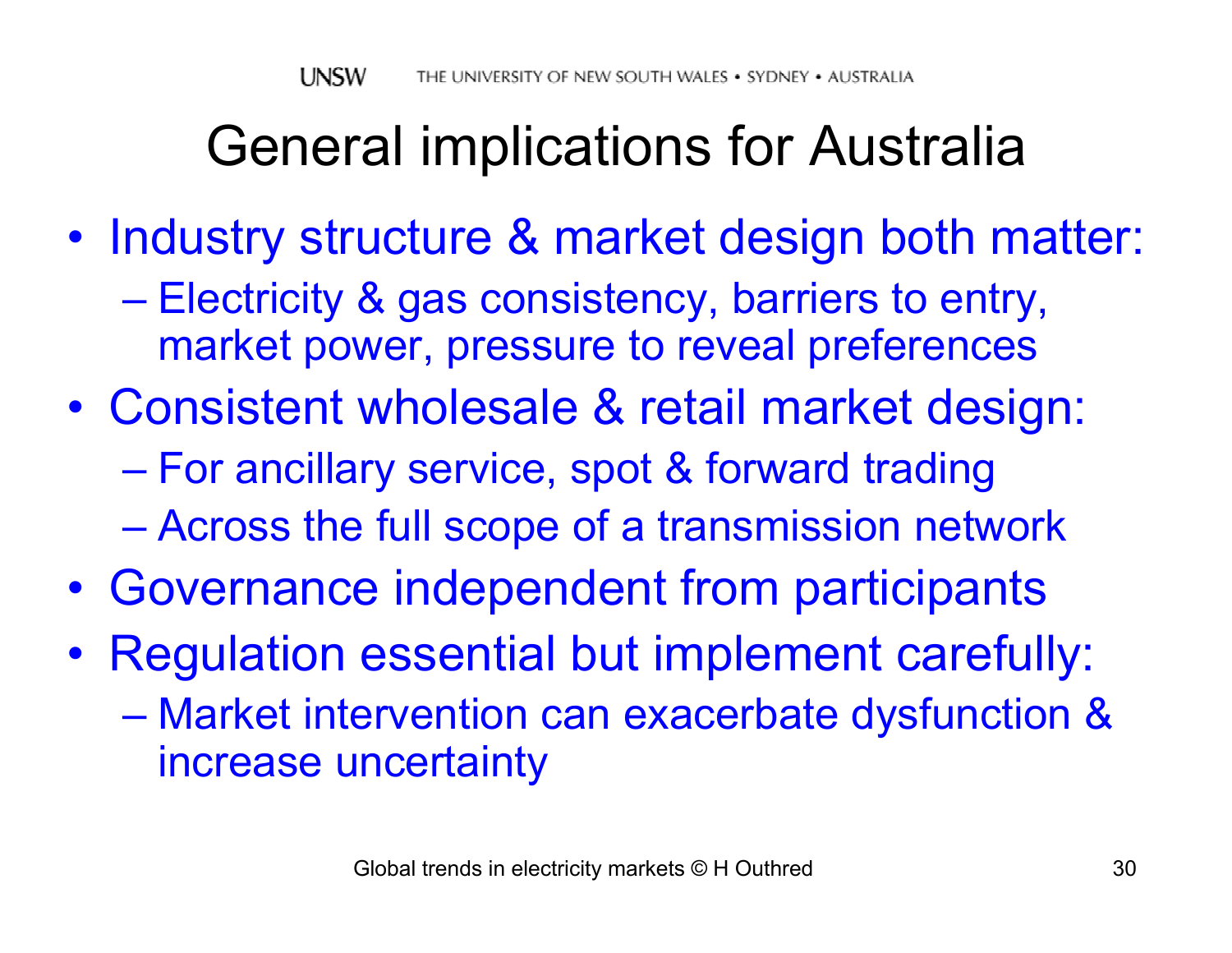#### **LINSW** THE UNIVERSITY OF NEW SOUTH WALES • SYDNEY • AUSTRAUA Implications of natural gas for electricity generation

- $\bullet$  Electricity gen'n has variable demand for gas:
	- $\mathcal{L}_{\mathcal{A}}$ – Gas pipeline network has limited storage
	- $\mathcal{L}_{\mathcal{A}}$  , and the set of the set of the set of the set of the set of the set of the set of the set of the set of the set of the set of the set of the set of the set of the set of the set of the set of the set of th – Traditional gas market model not good at rationing scarce pipeline capacity
- New gas trading arrangements will be needed:
	- $\mathcal{L}_{\mathcal{A}}$  , and the set of the set of the set of the set of the set of the set of the set of the set of the set of the set of the set of the set of the set of the set of the set of the set of the set of the set of th The NEM provides an appropriate model for existing gas networks
	- Special arrangements may be needed to support green-fields gas infrastructure investment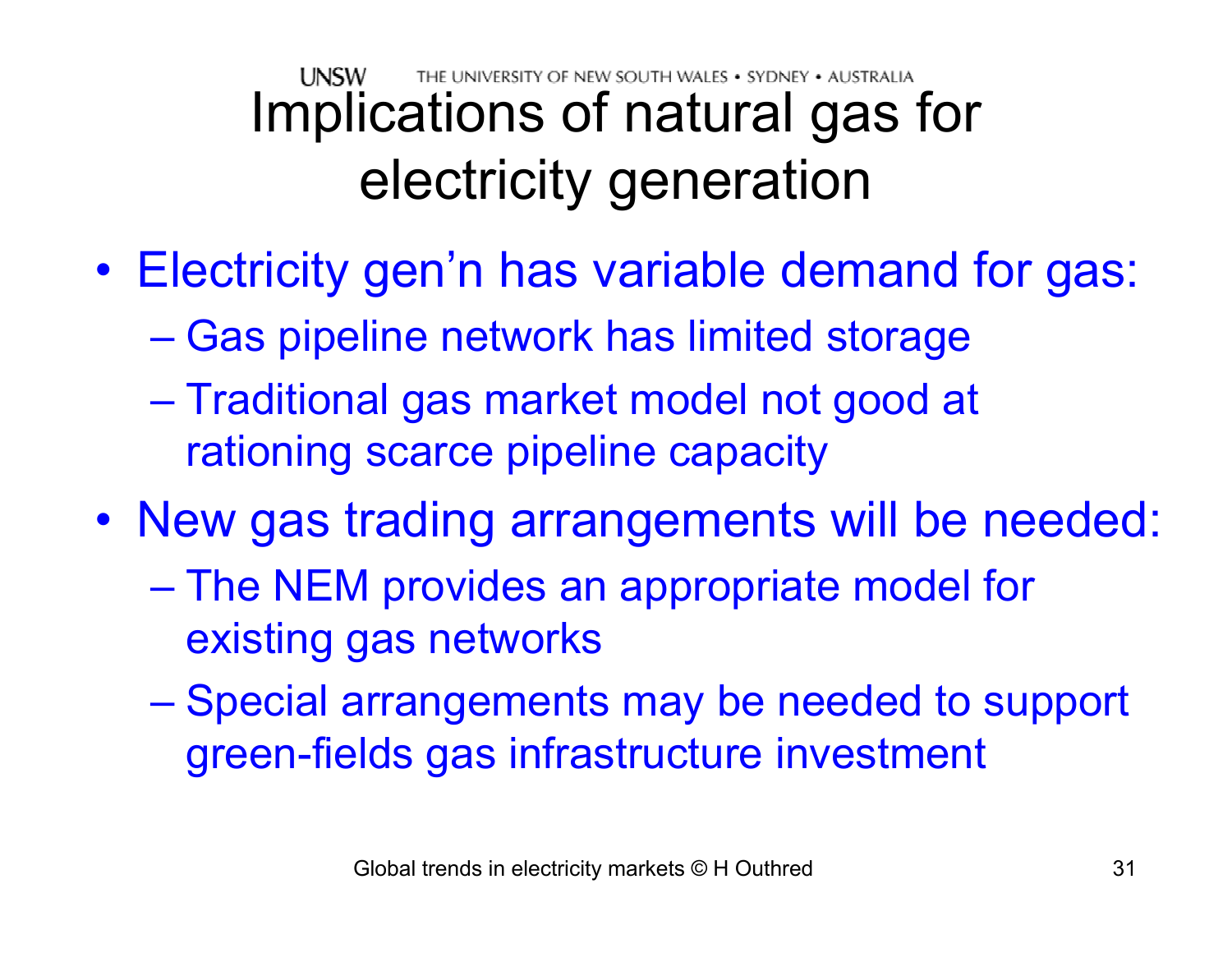### Conclusions - future challenges

### • Electricity:

- $\mathcal{L}_{\mathcal{A}}$ Enhanced demand side participation
- $\mathcal{L}_{\mathcal{A}}$  , and the set of the set of the set of the set of the set of the set of the set of the set of the set of the set of the set of the set of the set of the set of the set of the set of the set of the set of th Uniform governance & regulation
- Efficient network investment that gives equal consideration to distributed resource options
- Gas:
	- $\mathcal{L}_{\mathcal{A}}$  , and the set of the set of the set of the set of the set of the set of the set of the set of the set of the set of the set of the set of the set of the set of the set of the set of the set of the set of th Efficient market design for existing gas network
	- $\mathcal{L}_{\mathcal{A}}$  , and the set of the set of the set of the set of the set of the set of the set of the set of the set of the set of the set of the set of the set of the set of the set of the set of the set of the set of th – Efficient investment in gas infrastructure
- $\bullet$  Sustainability of the stationary energy sector:  $\mathcal{L}_{\mathcal{A}}$  , and the set of the set of the set of the set of the set of the set of the set of the set of the set of the set of the set of the set of the set of the set of the set of the set of the set of the set of th Dramatic reduction in climate change emissions